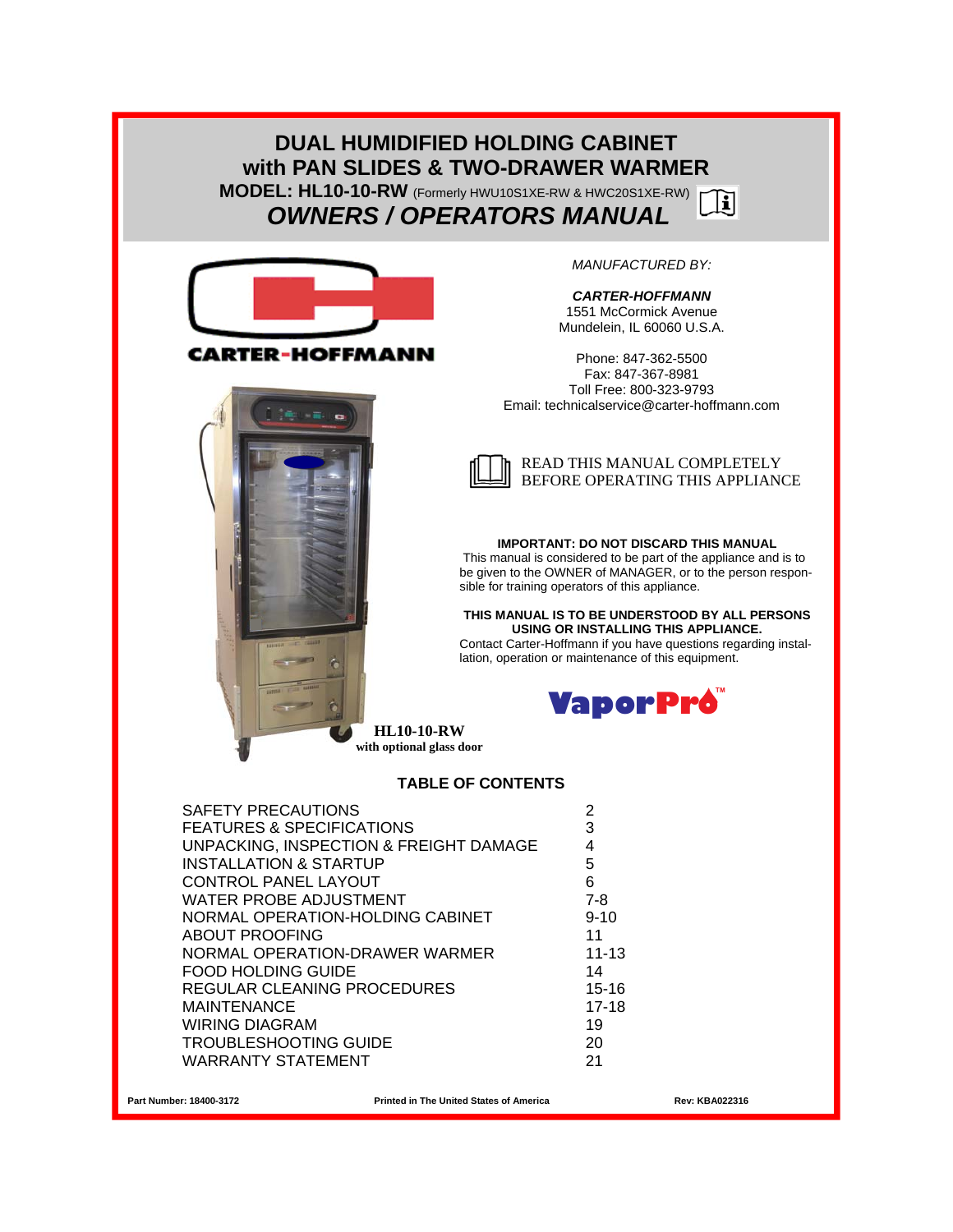# **SAFETY PRECAUTIONS**



### **WARNING: ELECTRIC SHOCK HAZARD**

All service requiring access to non-insulated components must be performed by qualified service personnel. Failure to heed this warning may result in severe electric shock.



### **CAUTION: ELECTRIC SHOCK HAZARD**

Disconnect this appliance from electrical power before performing any maintenance or service.



### **CAUTION: BURN HAZARD**

Exposed metal surfaces can be hot to the touch and may cause burns.



### **CAUTION: STEAM HAZARD**

This cabinet produces steam and may cause burns. Use caution when opening the doors for escaping steam.

# **IMPORTANT SAFETY INSTRUCTIONS**

When using electrical appliances basic safety precautions should be adhered to, including the following:

1) Be familiar with the appliance use, limitations and associated restrictions. Operating instructions must be read and understood by all persons using or installing this appliance.

2) This appliance must be grounded. Connect only to properly grounded outlet.

- 3) Use this appliance only for its intended purpose as described in the manual.
	- a. This equipment is specifically designed to hold pre-cooked food at temperature.
	- b. This equipment is intended for use in commercial establishments only.
	- c. This equipment is not designed for industrial or laboratory use.
- 4) Cleanliness of this appliance and its accessories are essential to good sanitation.

5) DO NOT submerge this appliance in water. This appliance is not jet stream approved. DO NOT direct water jet or steam jet at this appliance, or at any control panel or wiring. DO NOT splash or pour water on, in or over any controls, control panel or wiring. DO NOT use corrosive chemicals or vapors in this appliance.

6) DO NOT store this appliance outdoors. DO NOT use this product near water – for example, near a kitchen sink, in a wet basement, or near a swimming pool, and the like.

- 7) DO NOT operate this appliance if it has a damaged cord or plug, if it is not working properly, or if it has been damaged or dropped. Do not immerse cord or plug in water, keep cord away from heated surfaces, and do not let cord hang over edge of table or counter.
- 8) DO NOT cover or block any openings on the appliance.

9) **Only qualified service personnel should service this appliance.** 

**NOTE:** The technical content of this manual, including any wiring diagrams, schematics, parts breakdown illustrations and/or adjustment procedures, is **intended for use by qualified technical personnel** and is subject to change without notice.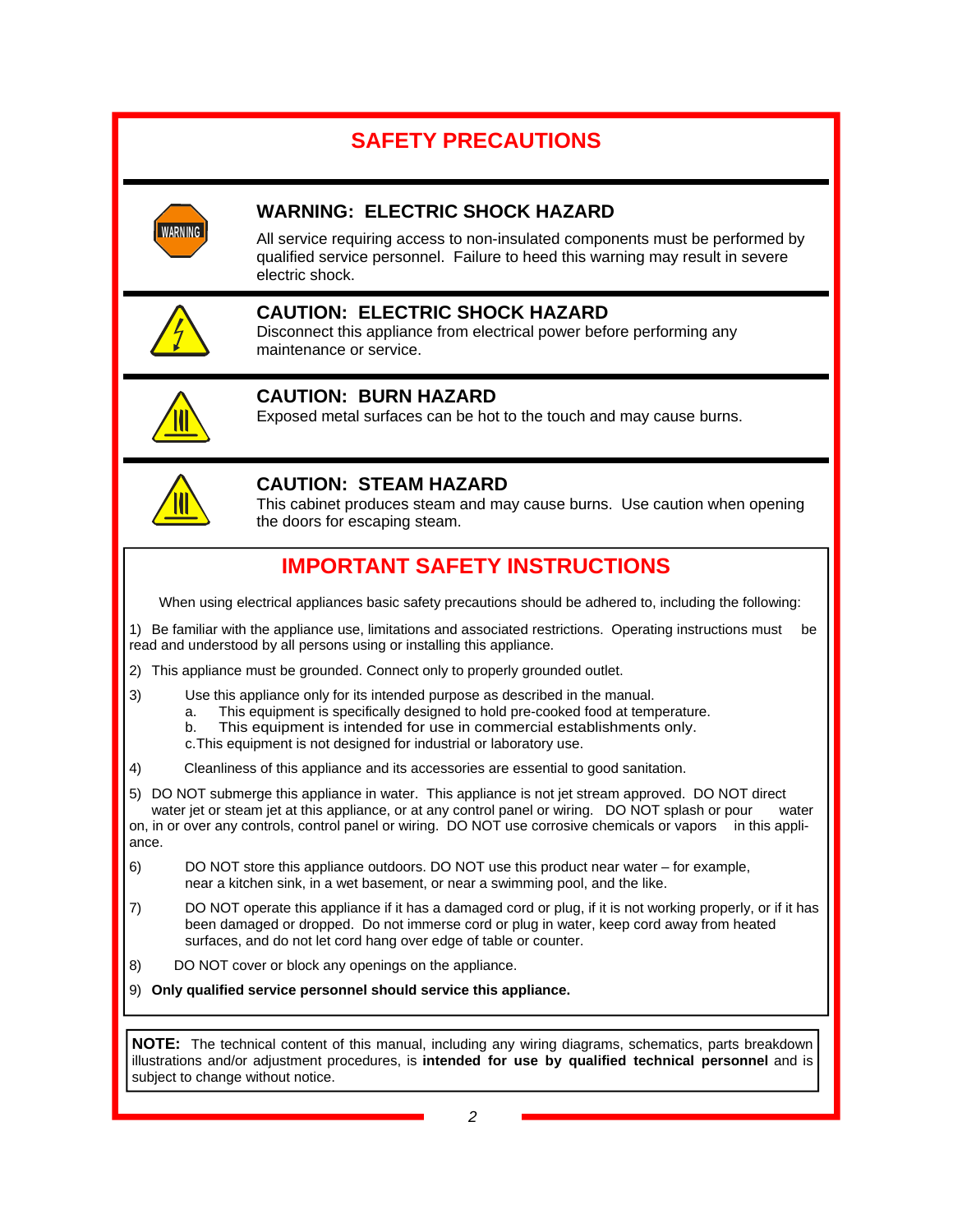### **FEATURES & SPECIFICATIONS**

### **Features & Benefits**

- **Get a holding cabinet and a two-drawer warmer all in one cabinet and save space!**
- **All stainless steel construction with double pane glass door**
- **Top holding cabinet has precision-engineered top mount humidified heating system with digital controls and temperature and humidity read-out; blower heat for active, even, fast heat-up and recovery. Precise humidified holding settings.**
- **Top-mounted removable humidity water reservoir; easy to fill, clean and monitor water level.**
- **Adjustable universal pan slides for 18"x26" and 12"x20" pans; Optional fixed angle slides for 18"x26" pans**
- **Two drawer warmer built into bottom of unit; accommodates 12"x20" steam table pans up to 6" deep, end-loaded** (Wells Mfg Model # RWN-26)
- **Individual thermostatic temperature control for each drawer with adjustable front vents to allow humidity control**
- **Self-latching, one-touch drawer closure**
- **Heavy-duty casters, two swivel and two swivel with brake**
- **12" x 20" x 2.5" S.S. pan mounted under cabinet for condensation**



HL10-10-RW shown with optional double-pane tempered glass door

# **Dual Warming Cabinet with Pan Slides and Two-Drawer Warmer**

| <b>Model</b><br><b>Number</b> | 12"x20" | <b>Cabinet Pan/Tray</b><br>Capacity*<br>18"x26" | <b>Slide</b><br><b>Pairs</b><br><b>Provided</b> | <b>Drawer Warmer</b><br><b>Pan Capacity</b><br>$12"$ x $20"$<br>(up to 6" deep) | <b>Height</b>    | <b>Overall Dimensions</b><br><b>Depth</b><br>in (mm) | <b>Width</b>        | <b>Caster</b><br><b>Diameter</b><br>in (mm) | Class 100<br><b>Shipping</b><br><b>Weight</b><br>lbs (kgs) |
|-------------------------------|---------|-------------------------------------------------|-------------------------------------------------|---------------------------------------------------------------------------------|------------------|------------------------------------------------------|---------------------|---------------------------------------------|------------------------------------------------------------|
| <b>HL10-10-RW</b>             | 20      | 10                                              | 10                                              | (one per draw-                                                                  | 76-3/8<br>(1940) | $32 - 5/8$<br>(829)                                  | $28 - 1/4$<br>(718) | (127)                                       | 458<br>(208)                                               |

\*Standard spacing at 3", adjustable on 1-1/2" centers.

#### **Electrical Information:**

120 volt, 2900 watts, 24.2A, 1PH, 60Hz, NEMA 5-30P plug. Ten foot rubber cord with 3 prong grounding plug.

**VaporPro** 







Top-mounted enclosed water reservoir cannot be contaminated by food debris.

Off-the-shelf standard size pan is easy to clean and inexpensive to replace.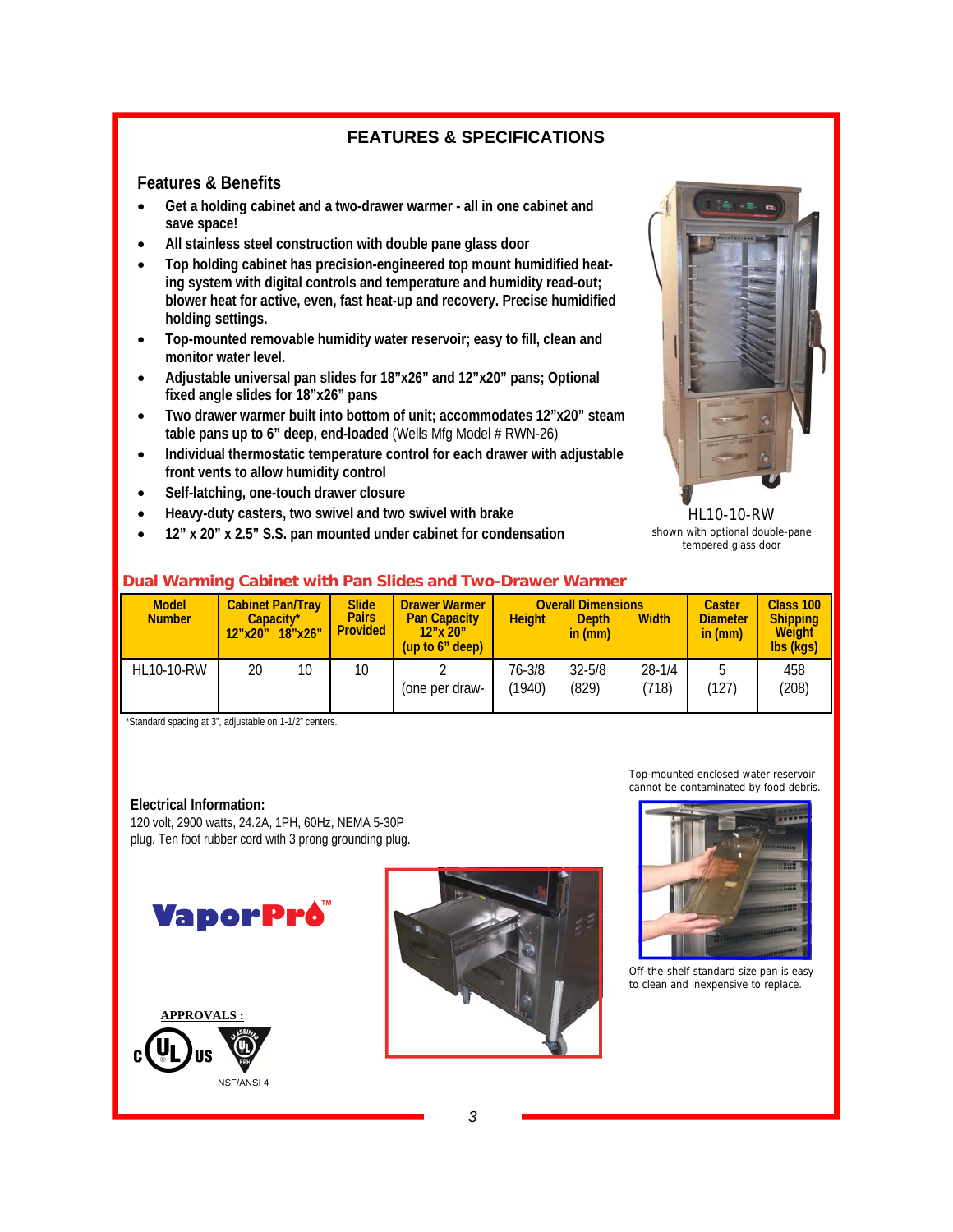#### This appliance should be thoroughly cleaned prior to use.

See the CLEANING INSTRUCTIONS in this manual.

#### **NOTE: DO NOT** discard

the carton or other packing materials until you have inspected the appliance for hidden damage and checked it for proper operation.

Refer to *SHIPPING DAMAGE CLAIM PROCEDURE* on bottom of this page.

### **UNPACKING AND INSPECTION**

- 1. Remove the cabinet from shipping carton, ensuring that all packing materials and protective plastic has been removed from the unit.
- 1. Inspect all components for completeness and condition.
- 2. If any freight damage is present, a freight claim must be filed immediately with the shipping company.
- 3. **Freight damage is not covered under warranty**.
- 4. Check to insure all components are included: cabinet, instruction packet and additional accessories.
- 5. Read operation instructions completely.
- 6. Appliance should be thoroughly cleaned before use. See CLEANING INSTRUCTIONS in this manual.
- 7. Carefully account for all components and accessories before discarding packing materials. Store all accessories in a convenient place for later use.

#### **COMPONENTS**

 Cabinet 10 pair universal pan slides in box; if you ordered the optional fixed angle pan slides, they are welded to the pan racks on each interior side wall Plastic amber water reservoir 12"x20"x2.5" stainless steel pan (mount under cabinet for condensation) 2 Drawer insert pans (drawer warmers) Humitrol racks (if ordered with unit)

#### **FREIGHT DAMAGE PROCEDURE**

**NOTE:** For your protection, please note that equipment in this shipment was carefully inspected and packaged by skilled personnel before leaving the factory. Upon acceptance of this shipment, the transportation company assumes full responsibility for its safe delivery.

#### **IF SHIPMENT ARRIVES DAMAGED:**

- 1. **VISIBLE LOSS OR DAMAGE:** Be certain that any visible loss or damage is noted on the freight bill or express receipt, and that the note of loss or damage is signed by the delivery person.
- 2. **FILE CLAIM FOR DAMAGE IMMEDIATELY:** Regardless of the extent of damage. **Contact your dealer immediately.**
- 3. **CONCEALED DAMAGE:** If damage is unnoticed until the merchandise is unpacked, notify the transportation company or carrier immediately, and then file a "CONCEALED DAMAGE" claim with them. This should be done within fifteen (15) days from the date the delivery was made to you. **Be sure to retain the container for inspection**.

Carter-Hoffmann cannot assume liability for damage or loss incurred in transit, **freight damage is not covered under warranty**. We will, however, at your request, supply you with the necessary documents to support your claim.

### *GROUNDING INSTRUCTIONS*

This appliance is equipped with a cord having a grounding wire with a grounding plug which must be plugged into an outlet that is properly installed and grounded. In the event of an electrical short circuit, grounding reduces the risk of electric shock by providing an escape wire for the electric current.

**WARNING—Improper use of the grounding can result in a risk of electric shock.** Consult a qualified electrician or service agent if the grounding instructions are not completely understood, or if doubt exists as to whether the appliance is properly grounded.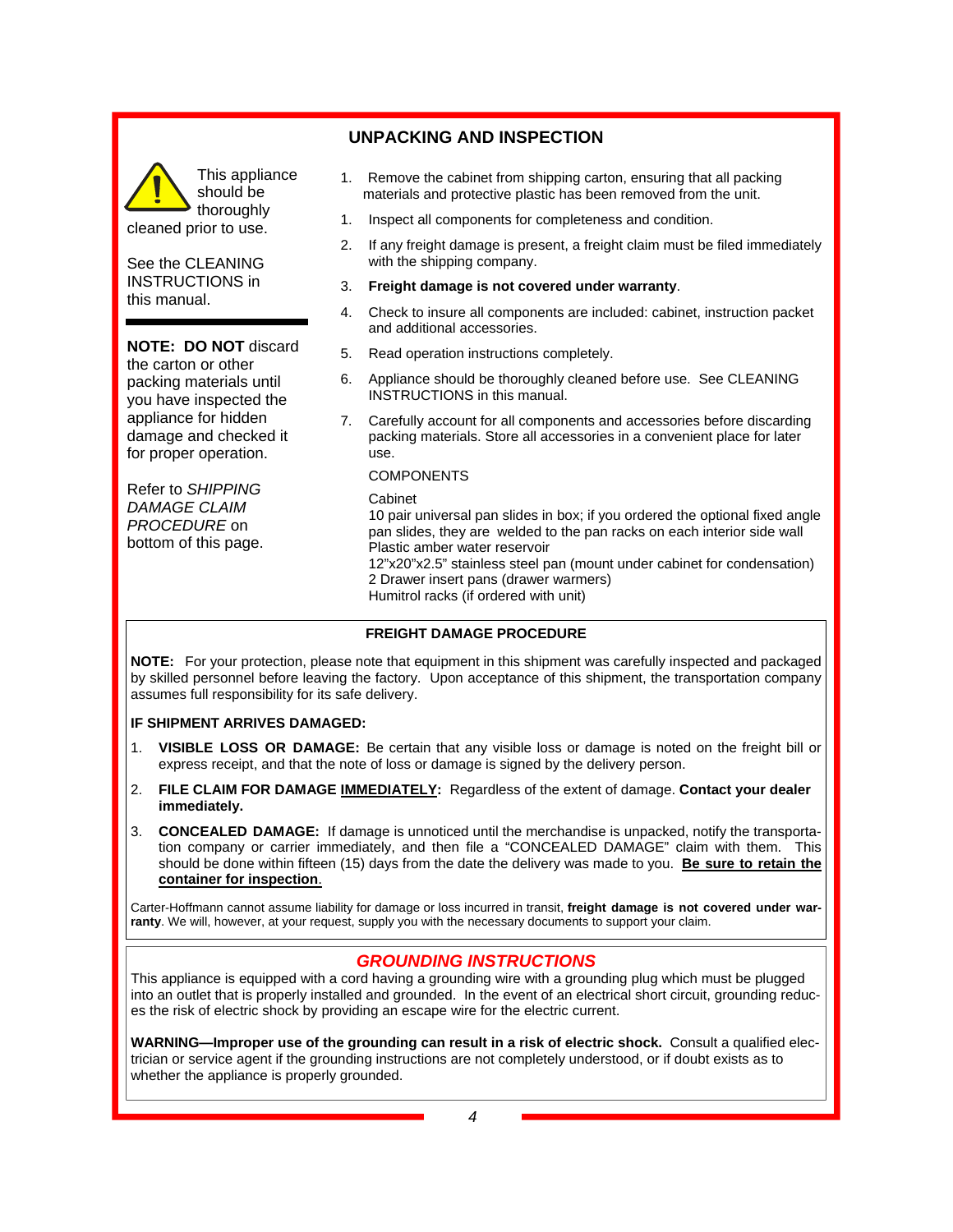### **INSTALLATION and START-UP**

### **LOCATION**

**WARNING: WARNING Risk of personal injury** 

Installation procedures must be performed by a qualified technician with full knowledge of all applicable electrical codes. Failure could result in personal injury and property damage.



#### **IMPORTANT:**  Power cord is 10' long

If necessary, contact a licensed electrician to install an appropriate 30 amp electrical circuit with correct NEMA receptacle.

### **DO NOT use an extension cord.**



### **CAUTION: Electrical Shock Hazard**

The ground prong of the power cord is part of a system designed to protect you from electric shock in the event of internal damage.

DO NOT cut off the large round ground prong or twist a blade to fit an existing receptacle.



### **IMPORTANT: Not under warranty**

Damage to unit due to being connected to the wrong voltage or phase is **NOT** covered by warranty.

#### **WARNING: WARNING Risk of personal injury**

Unit is not waterproof, to avoid electrical shock, keep unit and counter from being submerged in water. Do not operate if unit has been in contact with water.

For proper operation and maximum performance, locate the unit in an ambient air temperature of 70ºF (21ºC).

Avoid placement in areas near exhaust fans or where there are active air movements.

For safe operation and maximum performance, locate the unit at least 2" from any wall or combustible material. Avoid storing flammable or combustible materials in, on or near the appliance.

Unit must be on a solid level surface.

To prevent an electrical shock hazard between the appliance and other appliances or metal parts in close vicinity, an equalization-bonding stud is provided. An equalization bonding lead must be connected to this stud and the other appliances/metal parts to provide sufficient protection against potential difference. The terminal is marked with the following symbol:



### **START-UP**

- 1. Prior to use, thoroughly clean the interior of the unit, per the instructions in this manual (pages 15-16).
- 2. Install the water reservoir into the frame at the top left of the cabinet. Place the pan over the element towards the rear of the assembly, then slide pan forward into the frame. Make sure the element hangs down inside the pan. Slide the entire assembly back into the cabinet.



3. Install the 12"x20"x2.5" stainless steel pan under the cabinet. It will slide into rails mounted to the base of the cabinet.

- 4. If automatic water fill is desired, connect water line to connection at top on left side of cabinet. (see page 9 for instructions on priming the system)
- 5. Plug the power cord of the cabinet into a grounded outlet with a electrical service according to the electrical information provided at right.
- 6. Set POWER switch to the "ON" position.
- 7. Do not load product into the cabinet. Allow the heat to remove any residual oils which may adhere to inside metal surfaces. A slight emission of smoke is common during the first few hours of operation.

**Electrical Information:** operates on 120 volts, 60 cycle, 2900 watts, 24.2 amps. NEMA 5-30P plug. Ten foot rubber cord with 3-prong grounding plug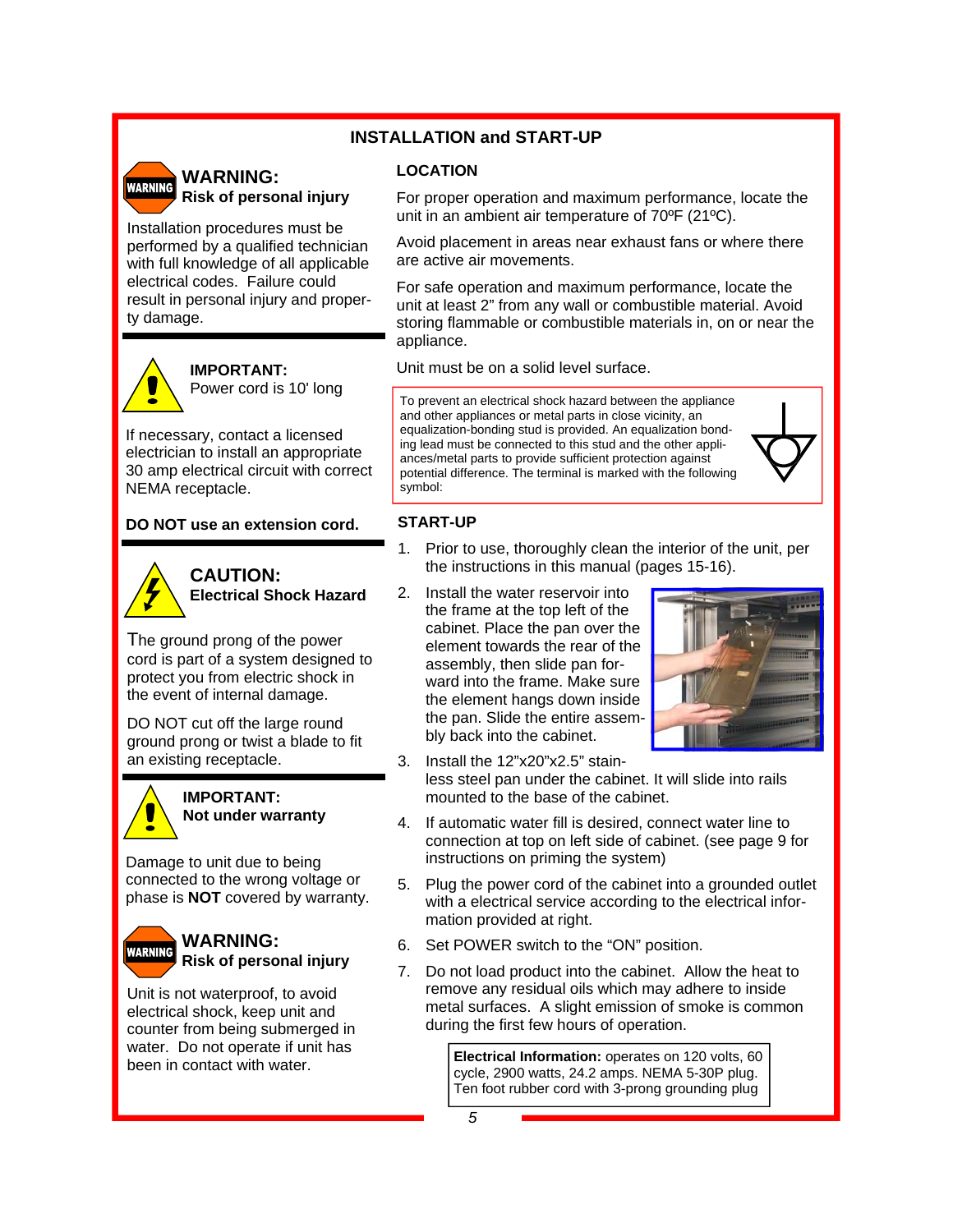

*6*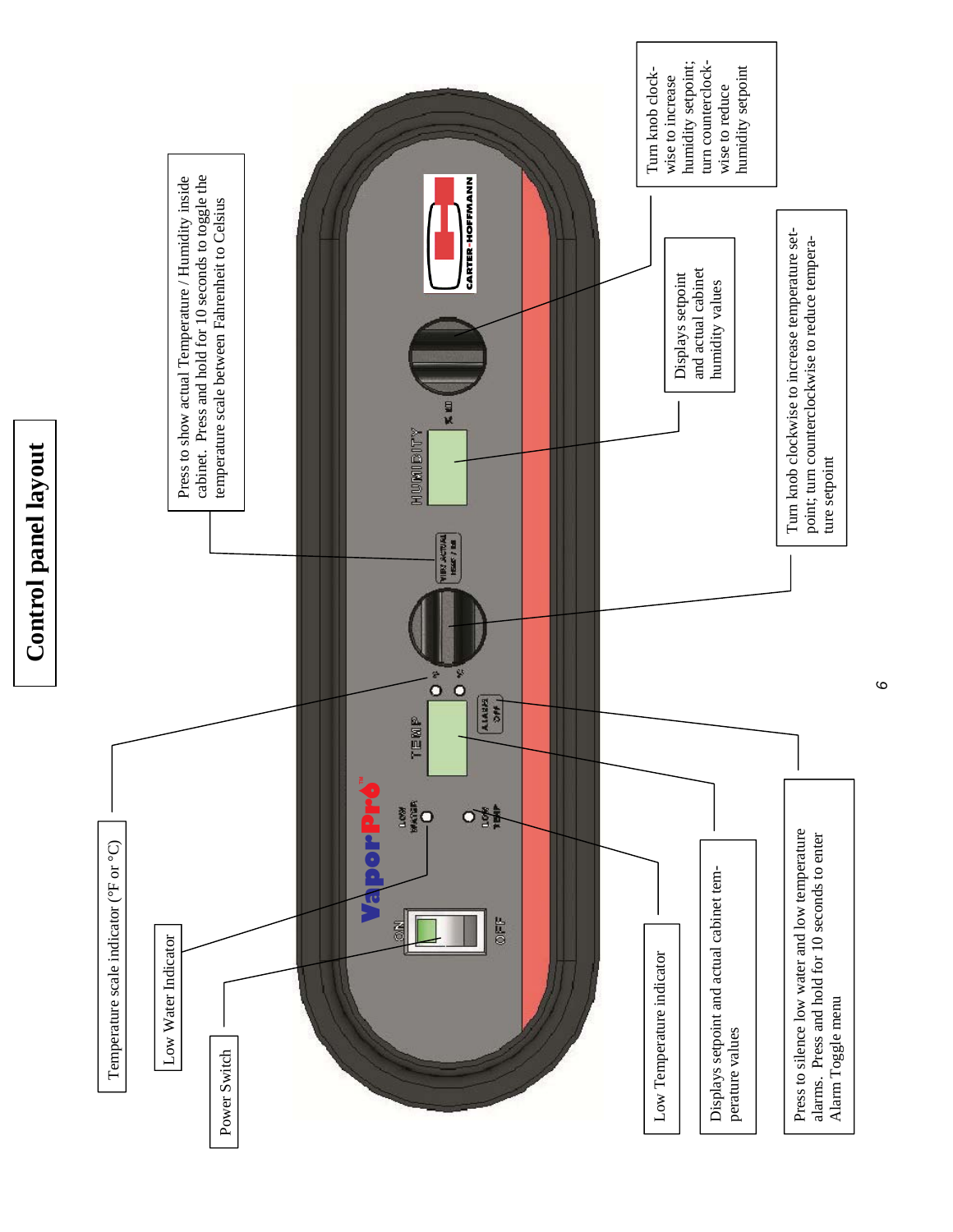### **WATER PROBE ADJUSTMENT**

### **Water probe sensitivity adjustment procedures**

If, after you have filled the water pan, the "Low Water" alarm is activated, the sensitivity of the water probes may need to be adjusted to detect your quality of water.





Inner surfaces of the unit will be very hot during and after operation.



### **CAUTION: STEAM HAZARD**

This unit produces steam, use caution when cleaning or opening the doors.

- To adjust the water probe sensitivity, follow these steps:
- 1. Turn off power to the unit.
- 2. Completely empty the water pan and replace.
- 3. Push in the humidity adjustment dial. While holding in the dial, turn power back on. Only the cooling fan in the heater compartment should turn on. The temperature display (see illustration below). should show three lines across its bottom and the humidity display should read ten.



4. Slide out the water pan and add water ONLY until the longest probe is in the water. Turn the humidity dial clockwise to increase the sensitivity of the probe (number will increase) until the line farthest to the left on the temperature display moves from the bottom to the top of the display (see illustration below). This probe is now sensing the water.



5. Add more water to the pan until the middle length probe is in the water. Follow the same procedure as in step number four until the middle line on the temperature display moves from the bottom to the top of the display (see illustration below). This probe is now sensing water.

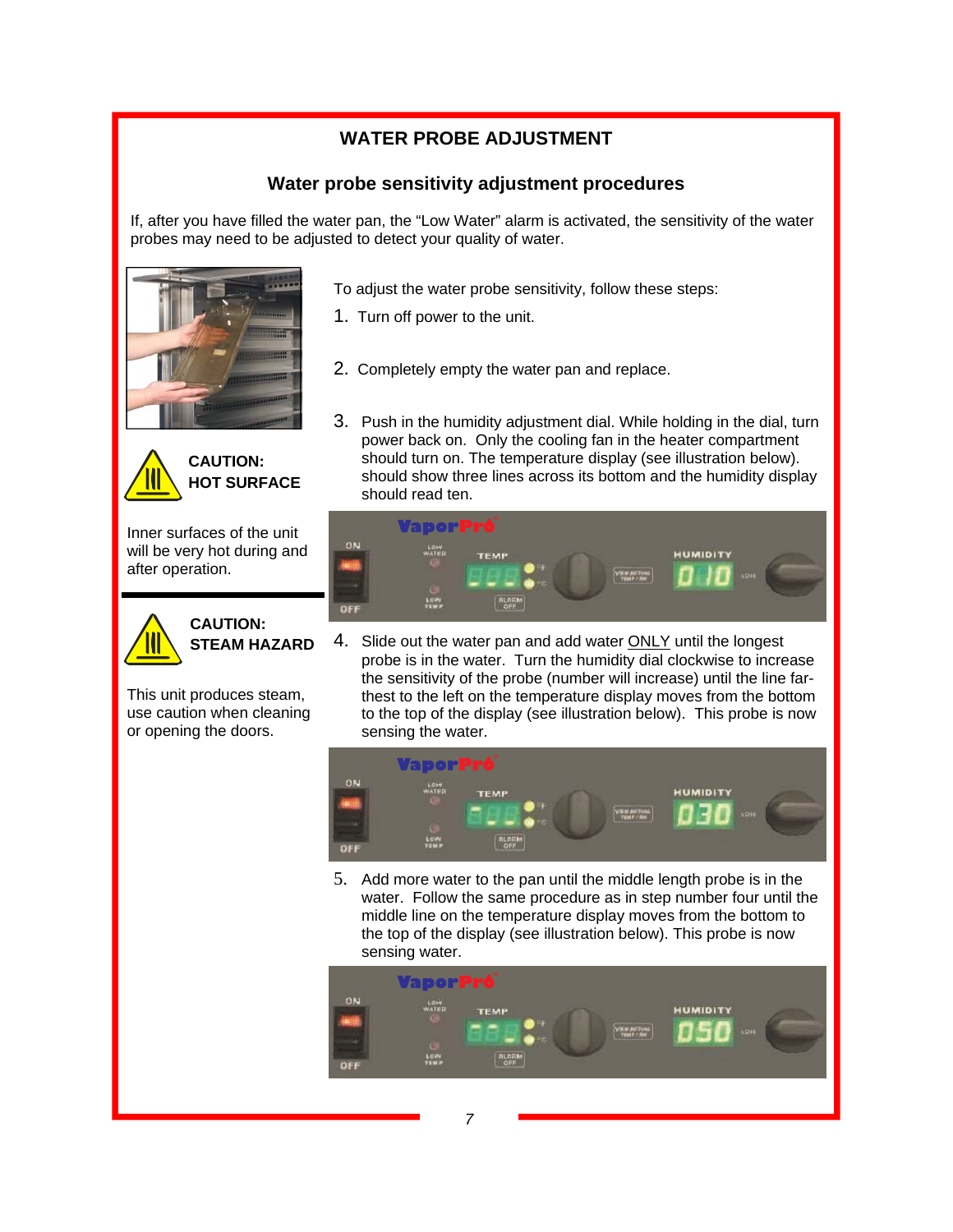### **WATER PROBE ADJUSTMENT**

### **Water probe sensitivity adjustment procedures (cont.)**



**CAUTION: HOT SURFACE**  6. Add more water to the pan until the shortest probe is in the water. Follow the same procedure as in step number four until the line farthest to the right on the temperature display moves from the bottom to the top of the display (see illustration). This probe is now sensing water.

Inner surfaces of the unit will be very hot during and after operation.



This unit produces steam, use caution when cleaning or opening the doors.

|     | <b>VaporPro</b> |             |                 |                 |            |
|-----|-----------------|-------------|-----------------|-----------------|------------|
| ON  | LON             | <b>TEMP</b> | <b>WAITIVAL</b> | <b>HUMIDITY</b> | <b>SRH</b> |
| OFF | LOW<br>TEMP     | ALARM       |                 |                 |            |

- 7. When all three lines are at the top of the temperature display, turn off power to the unit. The water probes are now adjusted to sense your quality of water.
- 8. Turn the power back on to the unit for normal operation.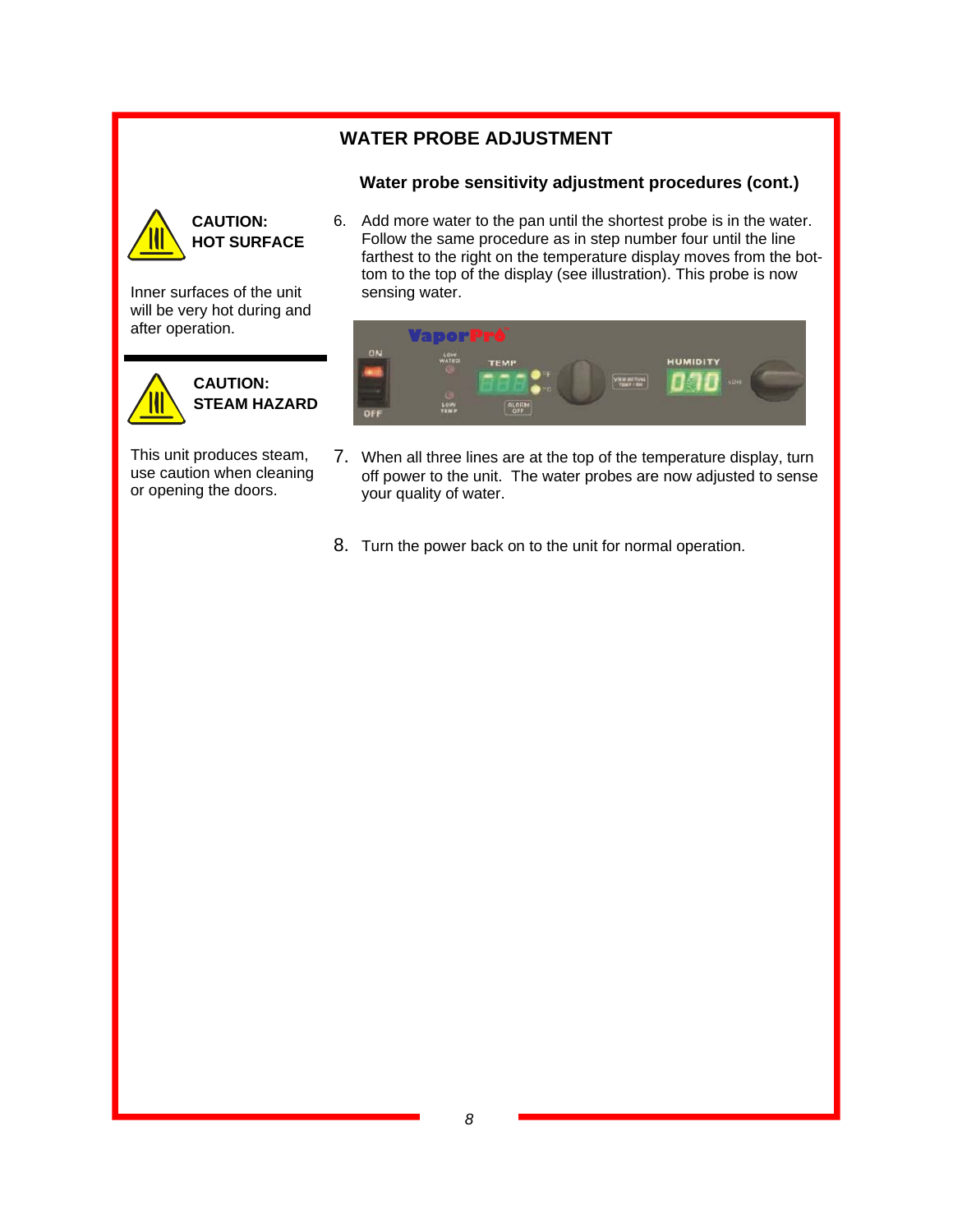### **HOLDING CABINET NORMAL OPERATION**



### **CAUTION: HOT SURFACE**

Inner surfaces of the unit will be very hot during and after operation.

Avoid touching the cabinet when loading or removing product.

#### **Factory default setpoints:**

- temperature: 160ºF (71°C)
- humidity: 50%
- low temp alarm:140ºF(60°C)

#### **Operating ranges:**

- temp alarm: 80ºF-180ºF (27-82ºC)
- air temp: 90ºF-200ºF (32-93ºC)
- humidity: OFF-90%

The factory default for the temperature display is in ºF.

To change the display to read in ºC, push in and hold the view actual button for 10 seconds. The display will now read in ºC.

To change the display temp back to ºF, repeat the same procedure above.



This unit produces steam, use caution when cleaning or opening the doors.



#### **First Use**

Turn the cabinet on using the power switch located on the far left side of the control panel. The control display will illuminate.

When the cabinet is first turned on, the temperature display will show the current hardware / software revision, for example: "r26". Then display will then alternately flash "PrE" and the set point values.

To adjust the temperature or humidity setting, rotate the respective dial to the desired set point and stop. After 3 seconds, if either setting is adjusted, the newly adjusted value will be stored in the controllers memory. If the cabinet power is interrupted, the last value set will be the new value restored upon power being restored.

It will take approximately 30 minutes for the cabinet to warm up to a factory default setting of 160ºF (71°C). Once the set point is reached, a short alarm burst will be heard to indicate that the cabinet has reached the set point.

#### **Humidity system**

This holding cabinet is equipped with a water reservoir and automatic fill system (standard) that can be used to humidify the cabinet. The reservoir will not automatically begin to fill until the lowest water level probe is submerged. This is a safety feature that will prevent the automatic fill system from operating if the reservoir has been removed.

To activate the auto fill system, the reservoir must be primed. Ensure that water line is connected to the cabinet (upper end on left side of cabinet). Pour potable water into the reservoir until the water touches the lowest level probe. Once the lowest probe is in water, the fill valve will turn on and the reservoir will begin to fill. Once the highest level probe senses water, the fill solenoid will turn off.

*Due to the differences in water supply conditions, it may be necessary to calibrate the cabinet to properly sense your water supply. Please see pages 7-8 for the calibration procedures.* 

As the unit maintains the desired humidity level, water will be used from the reservoir. When the water level drops below the low level probe, the fill solenoid will turn on again thus repeating the cycle. The holding cabinet is equipped with a low water alarm, see the following page for details on the alarm system.

Although the cabinet is equipped with an auto fill system, it is not necessary to have the cabinet coupled to a water supply line. The reservoir can be filled manually. As long as the low level probe is in contact with water, the control can maintain the desired humidity setting.

Humidity settings at high levels will cause condensation to collect in the cabinet. A removable condensation pan is located under the base of the cabinet to collect excess water. Check periodically and empty when full.

#### **MANUAL FILL OF WATER RESERVOIR**

Water reservoir located at top left of cabinet interior. To fill, pull out metal frame with pan. IF CABINET IS HOT, USE OVEN MITTS AND PROCEED WITH CAUTION—FRAME AND WATER WILL BE HOT.

To remove, pull out metal frame. DO NOT REMOVE IF CABINET OR WA-TER IS HOT. ALLOW CABINET TO COOL COMPLETELY. While holding metal frame, slide pan to rear and then lower to clear the frame. To install, reverse procedure.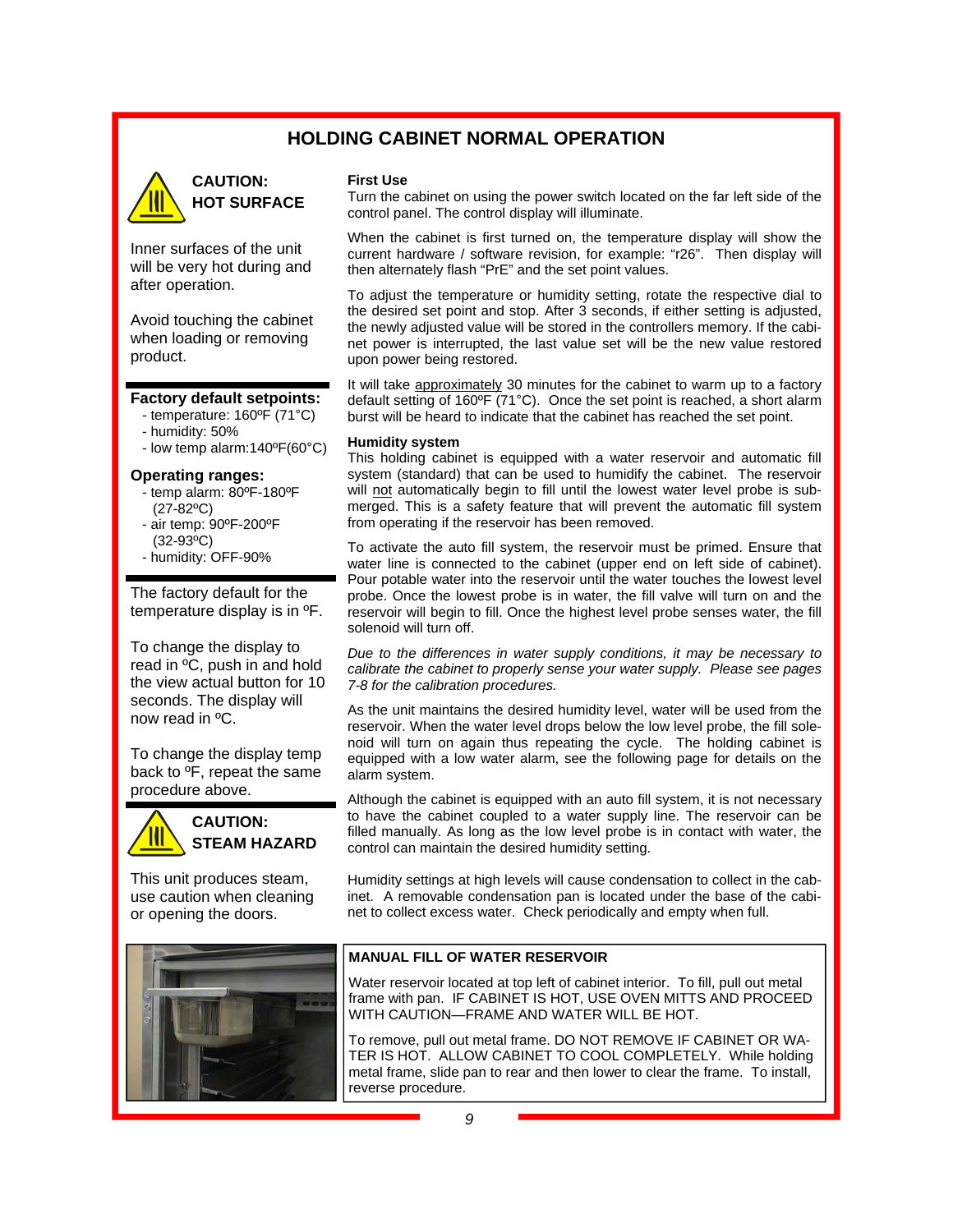### **HOLDING CABINET NORMAL OPERATION (CONT)**



### **CAUTION: HOT SURFACE**

Inner surfaces of the unit will be very hot during and after operation.

Avoid touching the cabinet when loading or removing product.

The LO / H2O alarm can be silenced by pressing the alarm off button or by adding water to the reservoir.

If the alarm off button is pressed and no water is added, the alarm will sound again after 5 minutes.



### **CAUTION: WATER HAZARD**

A water trough is located at the base of the door to collect condensation. Make sure to periodically check and empty it regularly to avoid overflow. The trough can be removed and emptied by simply sliding it off the bolts at the base of the door.



#### **Low temperature alarm**

The cabinet is equipped with a low temperature alarm feature. When the alarm is active, the temperature display will indicate "*LO*" and then "*TEMP*" and the audible alarm will sound. To silence the alarm, press the "*alarm off"*  button. If the actual temperature is still below the low temperature alarm set point after 5 minutes, the alarm will sound again.

This alarm can be triggered by the door being left open, product that is much colder than the temperature set point being placed in the cabinet or due to a malfunction of the heating system.

To change the low temperature alarm set point, press and hold the "*alarm off"*  button while adjusting the temperature set point knob to the new desired value. *Due to food safety concerns, the low temperature alarm should never be set below 140 degrees F (60°C).* After 3 seconds, the controller will accept the new set point. The new value will be stored in the controller memory until the next time the value is changed.

The audible alarm for low cabinet temperature can be turned off. The factory default is *ON*. To enter into the adjustment mode, push in and hold the "*alarm off"* button until the alarm sounds. The display will read either (*ON or OFF*). To change the status, push the temperature knob, which will function as a toggle switch to select between *ON* or *OFF*. After 10 seconds, the controller will accept the desired audible alarm function (either *ON* or *OFF*). If *OFF* is selected, the temperature display will still indicate "*LO*" and "*TEMP*" if the low temp alarm is tripped.

#### **Low Water Alarm**

The cabinet is equipped with a low water alarm feature. When water drops below the low level probe, the control cuts power to the heating element used to produce steam. If the water level is below the low probe for more than 5 minutes, an audible alarm will sound and the humidity display will indicate "*LO*" and then "*H2O*". This alarm can be triggered by a lack of water supply or due to a malfunction of the humidity system.

The humidity display will normally show the set point value. To display the actual humidity value, press the knob located next to the humidity display. The actual temperature and humidity values will be displayed for 5 seconds and then revert back to the respective set point values. To display only the actual temperature or humidity, push in the respective adjustment knob.

The audible alarm for low humidity can be turned off. The factory default is *ON*. To enter into the adjustment mode, push in and hold the (*alarm off*) button until the alarm sounds. The display will read either (*ON* or *OFF*). To change the status, push the humidity knob, which will function as a toggle switch to select between *ON* or *OFF*. After 10 seconds, the controller will accept the desired audible alarm function (either *ON* or *OFF*). If *OFF* is selected, the humidity display will still indicate "*LO*" and "*H2O*" if the low water alarm is tripped.

#### *Factory default setpoints:*

- temperature: 160ºF (71ºC)
- humidity: 50%
- low temp alarm: 140ºF (60ºC)
- high temp alarm: 240ºF (115ºC) - temp alarm: ON
- 
- humidity alarm: ON

#### *Operating ranges:*

- -temperature: 90-200ºF (32-93ºC) -temp alarm: 80-180ºF (27-82ºC)
- -relative humidity: Off 90%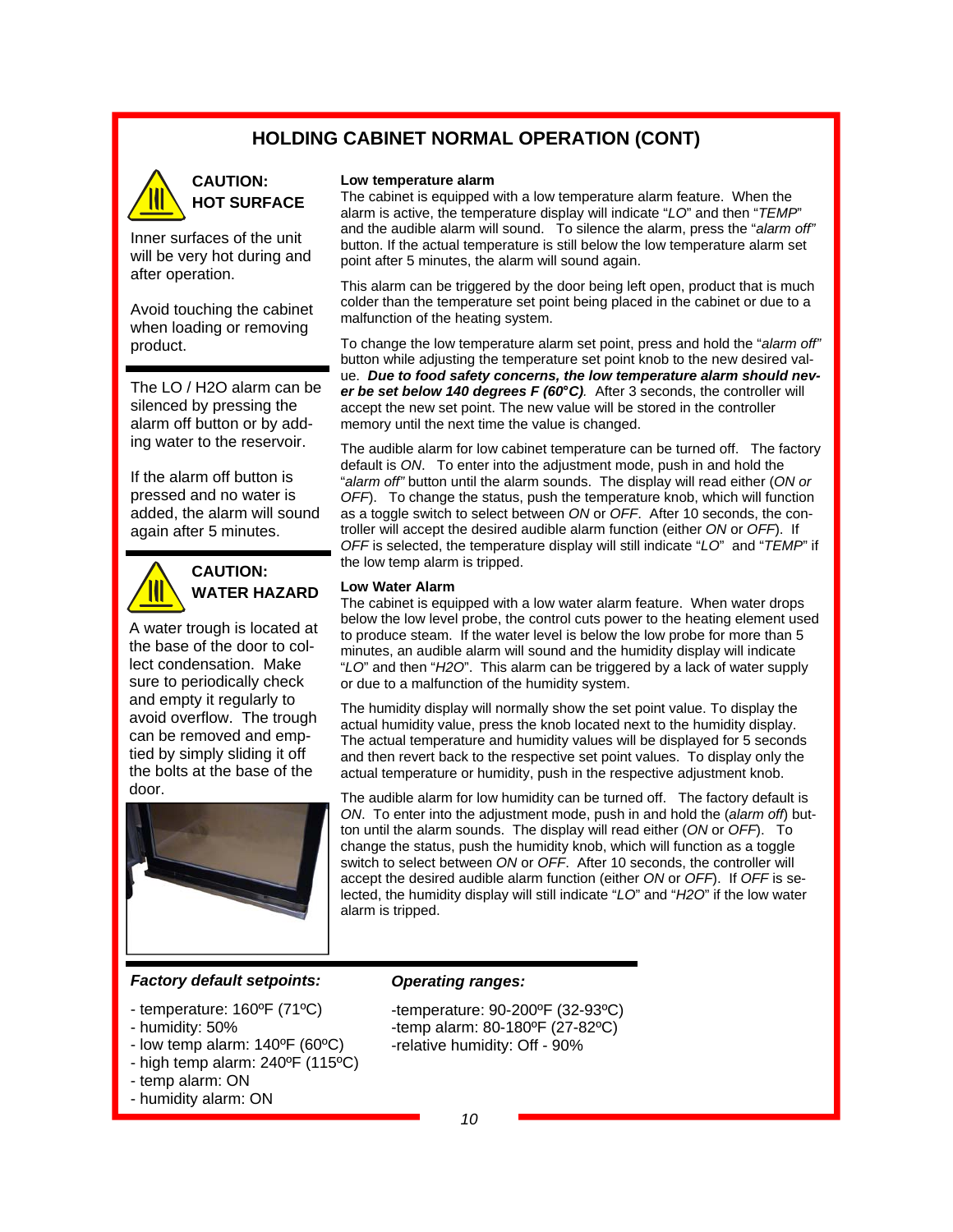### **ABOUT PROOFING**

To ensure that yeast-dough products rise correctly and consistently, precise temperature and humidity levels are required. Time required for proofing is directly related to how much yeast is in the dough, the surrounding temperature and the amount of dough being proofed.

In order to proof, the low temperature alarm set-point must be changed to 80°F (27°C). See page 10 for instructions.

Set temperature to desired proof temperature; typically 85°-98°F (30-37°C) for most sweet yeast and bread dough products. Note: set lower temperature of 78-84°F (26-29°C) for croissant dough (to prevent butter from melting)

Set humidity level to desired proofing humidity; typically 80-85%.

Temperature and humidity settings may need adjustment, depending on dough product and yeast concentration. DO NOT proof frozen dough products. This will produce excess moisture and prevent proper rising. Thaw frozen dough in a retarder or covered overnight in a refrigerator. Then defrost at room temperature before proofing.

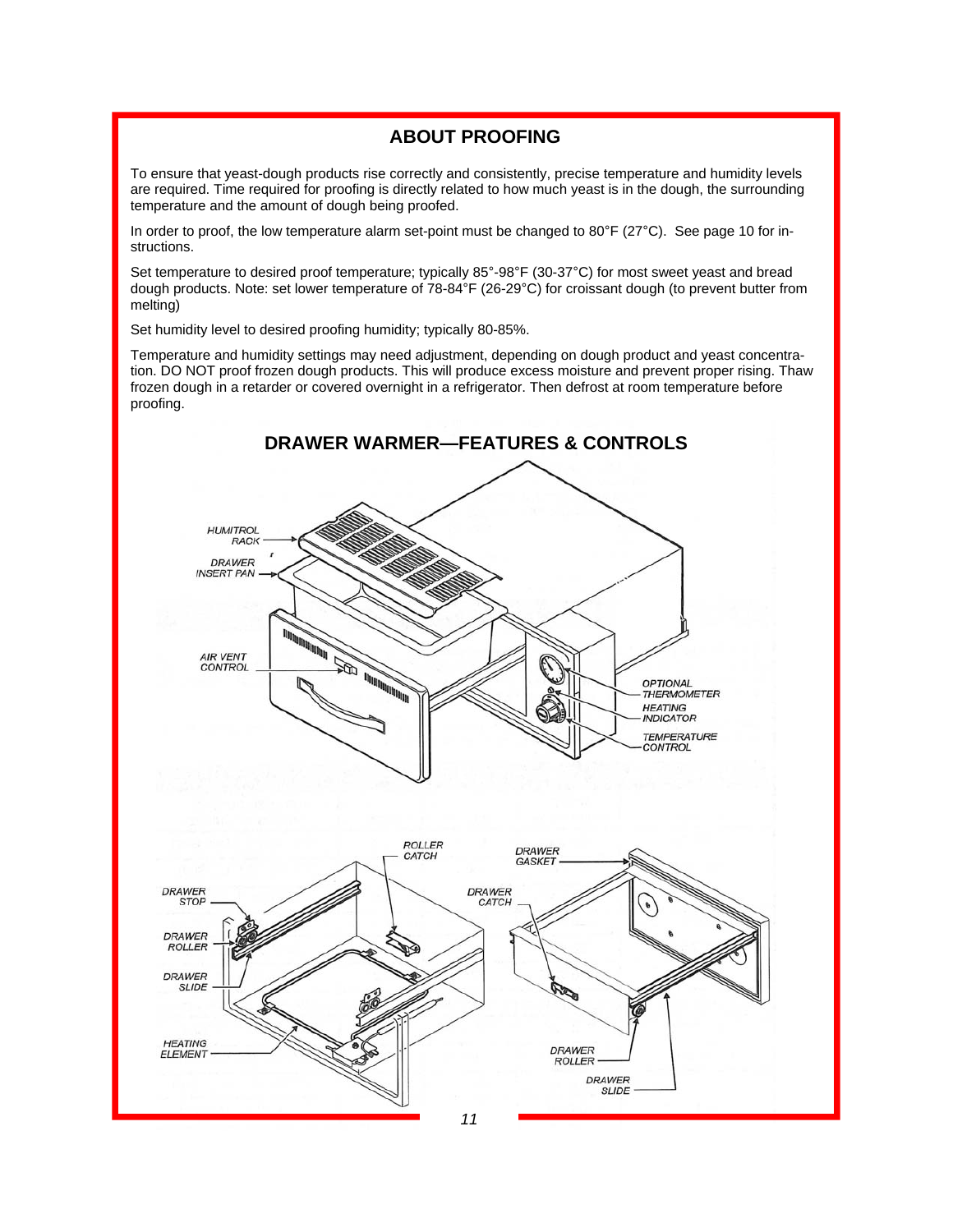### **DRAWER WARMER—NORMAL OPERATION**



Exposed surfaces can be hot to the touch and may cause burns

Avoid touching the cabinet when loading or removing product.



NOTE: The chart below is intended as a guide only. Your own experience with this appliance, type of foods and method of operation will enable you to determine the temperature controls and air vent settings best suited to your operation.

#### **HEATING OPTIONS**

**MOIST HEAT: Moist operation prevents food from drying out as heat is applied to the warming chamber.** 

**DRY HEAT: For some applications, you may want to store previously prepared foods in a dry-heat environment.** 

- 1. MOIST HEAT WITH PANS
	- A. The drawer warmers are designed to accommodate any combination of standard-size, steam table pans.
	- B. Place a small amount of water in the drawer pan. Place the steam table pans in the drawer pan.
	- C. Check the water level periodically, and add water when necessary
	- D. Set the front air vent between fully closed and half open. Actual setting will depend on the type and amount of product stored in the drawer, the temperature setting, and the frequency in which the drawer is opened.
- 2. DRY HEAT
	- A. To warm with dry heat, place the food directly into the empty (i.e. no water) drawer pan.
- 3. MOIST HEAT WITH OPTIONAL HUMITROL RACK
	- A. To set for MOIST OPERATION, remove the Humitrol Rack from the bottomof the drawer insert pan and carefully pour approximately 2 quarts of water (1/2" depth) into the pan. Reinstall rack.
	- B. When the drawer is closed, the Humitrol Rack allows water vapor to rise through the stored product in the drawer. The Humitrol Rack also decreases the sloshing effect of the water in the pan when the drawer is opened.
	- C. Place the food directly on the rack. The rack is designed to support the food off of the steam vents, where condensation may form.
	- D. Check the water level in the pan periodically and add water when necessary.
	- E. Set the front air vent between fully closed and half open. Actual setting will depend on the type and amount of product stored in the drawer, the temperature setting, and the frequency in which the drawer is opened.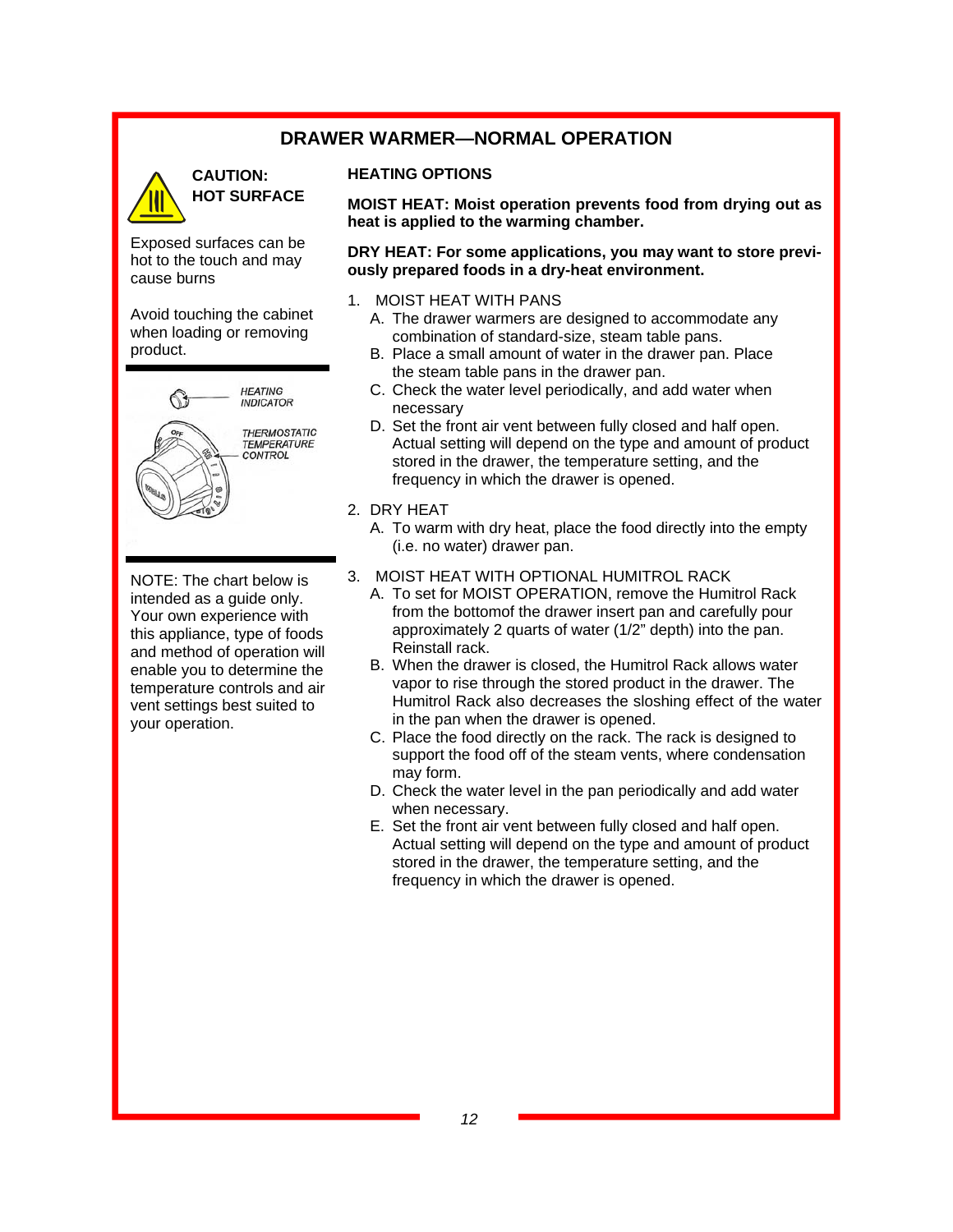### **DRAWER WARMER—NORMAL OPERATION**



cause burns

product.

**CAUTION:** 

**HAZARD** 

wiring.

Exposed surfaces can be hot to the touch and may

Avoid touching the cabinet when loading or removing

**ELECTRICAL SHOCK** 

DO NOT splash or pour water onto control panel or

> **HEATING INDICATOR**

**THERMOSTATIC<br>TEMPERATURE CONTROL** 

### **OPERATION**

- 1. Determine the type of food to be warmed.
- 2. Refer to the chart below to determine the type of heat required.
- 3. Set the air vent control for the type of heat, and rotate the thermostat knob to the desired temperature setting.
- 4. Allow warmer to pre-heat for approximately 30 minutes before use.

### **DO's and DON'TS**

| DO            | Always use a drawer pan                                                                                 |  |  |
|---------------|---------------------------------------------------------------------------------------------------------|--|--|
| <b>DO NOT</b> | Place food directly into the warmer cavity                                                              |  |  |
| DO            | Check water level frequently in moist-operation<br>warmer use                                           |  |  |
| DO            | Use a Humitrol Rack or insets to hold food for moist<br>operation                                       |  |  |
| DO            | Use warm water when adding water to the pan<br>during moist operation                                   |  |  |
| <b>DO NOT</b> | Put ice into a warmer pan. Ice in the pan will cause<br>condensation on the inside of the warmer cavity |  |  |

**NOTE:** The chart below is intended as a guide only. Your own experience with this appliance, type of foods and method of operation will enable you to determine the temperature controls and air vent settings best suited to your operation.

| <b>PRODUCT</b><br><b>TYPE</b> | <b>RECOMMENDED</b><br><b>STORAGE TEMP.</b> | <b>TYPE OF HEAT</b>           | <b>CONTROL</b><br><b>SETTING</b> | <b>AIR VENT</b><br><b>SETTING</b> |
|-------------------------------|--------------------------------------------|-------------------------------|----------------------------------|-----------------------------------|
| <b>Hard Rolls</b>             | $160^{\circ}$ - $185^{\circ}$ F            | Dry                           | $7-8$                            | Full Open                         |
| Soft Rolls                    | $150^{\circ}$ - 175 $^{\circ}$ F           | Moist                         | $6 - 7$                          | Open - 1/2                        |
| Vegetables                    | $175^{\circ}$ - 185 $^{\circ}$ F           | Moist                         | 7-8                              | Open - 1/2                        |
| Meats                         | 165° - 185°F                               | Dry                           | $6 - 8$                          | Full Open                         |
| <b>Fish</b>                   | $165^{\circ}$ - $185^{\circ}$ F            | Moist                         | $6 - 8$                          | Closed                            |
| Casseroles                    | 150° - 175°F                               | Dry                           | $6 - 8$                          | Full Open                         |
| Pies, Desserts                | $160^{\circ}$ - $185^{\circ}$ F            | Dry                           | $6 - 7$                          | Full Open                         |
| Taco Shells                   | 150° - 170°F                               | Dry (do not put water in pan) | $4-6$                            | Full Open                         |
| Corn Chips                    | $150^{\circ}$ - 170 $^{\circ}$ F           | Dry (do not put water in pan) | 4-6                              | Full Open                         |

### **OPERATING CHART FOR DRAWER WARMERS**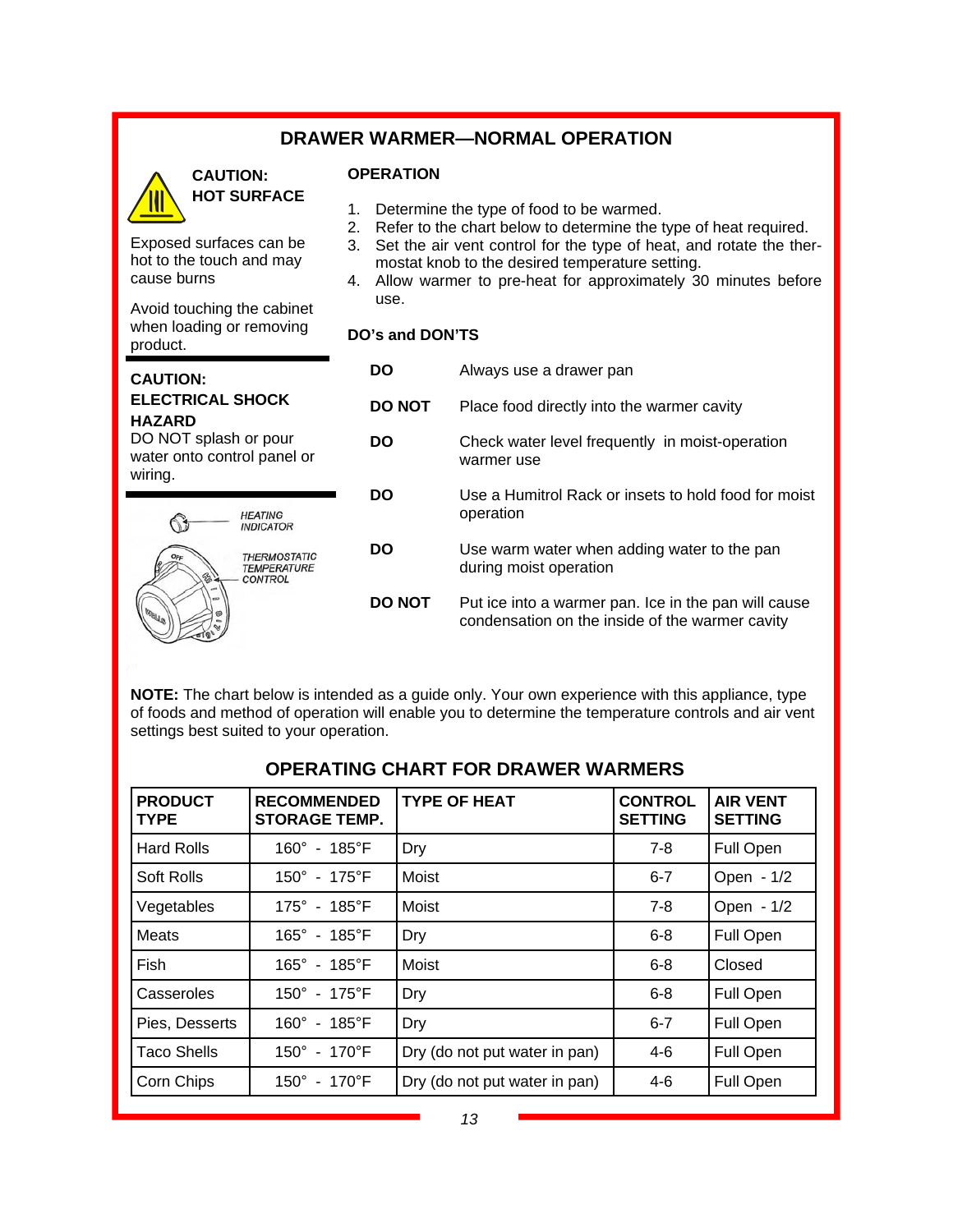|                                                                            | <b>PRODUCT</b><br>(Uncovered Food, except where        | <b>SET TEMPER-</b><br><b>ATURE</b> | <b>RELATIVE HUMIDITY</b><br>% | <b>MAXIMUM</b><br><b>TIME</b> |  |
|----------------------------------------------------------------------------|--------------------------------------------------------|------------------------------------|-------------------------------|-------------------------------|--|
|                                                                            | noted)                                                 | $(^{\circ}F/^{\circ}C)$            |                               | (MINUTES)                     |  |
| <b>CAUTION: SAFE</b><br><b>FOOD HOLDING</b>                                | Bacon, Canadian                                        | 180°F / 82°C                       | 50%                           | 30                            |  |
| <b>PRACTICES</b>                                                           | Bacon, Crisp                                           | 180°F/82°C                         | <b>NONE REQUIRED</b>          | 30                            |  |
| <b>RECOMMENDED</b>                                                         | <b>Baked Potato</b>                                    | $180^{\circ}$ F / $82^{\circ}$ C   | 60%                           | 60                            |  |
| Cooking food to a safe tem-                                                | <b>Biscuits</b>                                        | 170°F / 77°C                       | 20%                           | 60                            |  |
| perature, holding at a tem-                                                | <b>Casseroles (Covered)</b>                            | 175°F/79°C                         | <b>NONE REQUIRED</b>          | 90                            |  |
| perature of at least 140°F is                                              | <b>Chops, Sliced Meats</b>                             | $160^{\circ}F / 71^{\circ}C$       | 45%                           | 60                            |  |
| critical in the prevention of<br>foodborne illness. Hold only              | Chicken, Fried                                         | 170°F / 77°C                       | <b>NONE REQUIRED</b>          | 30                            |  |
| cooked, hot food at 140°F                                                  | <b>Chicken, Boneless Breasts</b>                       | 175°F / 79°C                       | 75                            | 60                            |  |
| or higher. This cabinet is                                                 | Chicken Nuggets, Deep Fried                            | 190°F / 88°C                       | <b>NONE REQUIRED</b>          | 25                            |  |
| not intended to cook or re-<br>heat food. Food must be at                  | Chicken, Pre-Cooked Grilled<br><b>Boneless Patties</b> | $175^{\circ}$ F / 79 $^{\circ}$ C  | 55                            | 90                            |  |
| appropriate temperature                                                    | <b>Coffee Cakes</b>                                    | 170°F / 77°C                       | <b>MINIMAL</b>                | 60                            |  |
| before being placed into                                                   | Cookies                                                | 175°F/79°C                         | <b>NONE REQUIRED</b>          | 90                            |  |
| cabinet.                                                                   | <b>Crab Legs</b>                                       | 160°F/71°C                         | 80%                           | 45                            |  |
| COOK TO AT LEAST                                                           | Croissants                                             | 170°F / 77°C                       | 30%                           | 45                            |  |
| 165°F Destruction of                                                       | Eggs                                                   | 160°F/71°C                         | 90%                           | 45                            |  |
| most bacteria<br>$165^{\circ}$ F                                           | Fish, Deep-Fried                                       | 170°F / 77°C                       | <b>NONE REQUIRED</b>          | 30                            |  |
| $140^{\circ}$ F<br>HOLD at 140°F or higher                                 | Fish, Baked                                            | $155^{\circ}$ F / 68°C             | 80%                           | 45                            |  |
|                                                                            | Fish, Broiled                                          | $155^{\circ}$ F / 68 $^{\circ}$ C  | 70%                           | 45                            |  |
| <b>DANGER ZONE: 41°F</b><br>$41^{\circ}F$<br>to 140°F Bacteria             | <b>French Toast</b>                                    | $165^{\circ}F / 74^{\circ}C$       | 30%                           | 60                            |  |
| grow rapidly                                                               | <b>Gravies / Sauces</b>                                | 170°F / 77°C                       | 85%                           | 45                            |  |
|                                                                            | Hamburgers / Ground Meat Patties                       | 180°F / 82°C                       | 55%                           | 45                            |  |
|                                                                            | <b>Hot Dogs</b>                                        | 180°F / 82°C                       | 70%                           | 90                            |  |
|                                                                            | <b>Muffins</b>                                         | 170°F / 77°C                       | 20%                           | 60                            |  |
|                                                                            | <b>Omelets</b>                                         | $160^{\circ}F / 71^{\circ}C$       | 90%                           | 30                            |  |
|                                                                            | Pancakes                                               | $180^{\circ}$ F / $82^{\circ}$ C   | 60%                           | 30                            |  |
|                                                                            | Pasta                                                  | 175°F / 79°C                       | 75%                           | 60                            |  |
|                                                                            | <b>Pastries</b>                                        | $165^{\circ}F / 74^{\circ}C$       | 20%                           | 30                            |  |
|                                                                            | Pizza (uncovered)                                      | 180°F / 82°C                       | 10%                           | 30                            |  |
|                                                                            | Pizza (boxed)                                          | 180°F/82°C                         | <b>NONE REQUIRED</b>          | 60                            |  |
|                                                                            | Poppers, Deep Fried                                    | $190^{\circ}$ F / 88 $^{\circ}$ C  | NONE REQUIRED                 | 25                            |  |
|                                                                            | Poultry, Whole, bone-in                                | 175°F / 79°C                       | 55%                           | 60                            |  |
|                                                                            | Poultry, Cut-up, bone-in                               | 175°F / 79°C                       | 75%                           | 60                            |  |
|                                                                            | Proofing                                               | See page 11                        |                               |                               |  |
|                                                                            | <b>Ribs</b>                                            | 175°F / 79°C                       | 60%                           | 90                            |  |
|                                                                            | Rice                                                   | 175°F/79°C                         | 70%                           | 30                            |  |
| NOTE: Times and temperatures<br>observed in a test kitchen environ-        | Roasts / Bone-in Meats                                 | $165^{\circ}F/74^{\circ}C$         | 60%                           | 90                            |  |
| ment. Times and temperatures                                               | <b>Sausage</b>                                         | 180°F / 82°C                       | 50%                           | 90                            |  |
| may vary, depending on initial food<br>quality, initial cooked temperature | Shrimp / Shellfish                                     | $150^{\circ}$ F / 66 $^{\circ}$ C  | 80%                           | 60                            |  |
| and user expectations of accepta-                                          | Soups (broth)                                          | 185°F / 85°C                       | <b>NONE REQUIRED</b>          | 90                            |  |
| ble food quality.                                                          | Tortillas (soft)                                       | 180°F / 82°C                       | 70%                           | 60                            |  |
|                                                                            | Vegetables                                             | 175°F / 79°C                       | 70%                           | 45                            |  |

### **FOOD HOLDING GUIDE**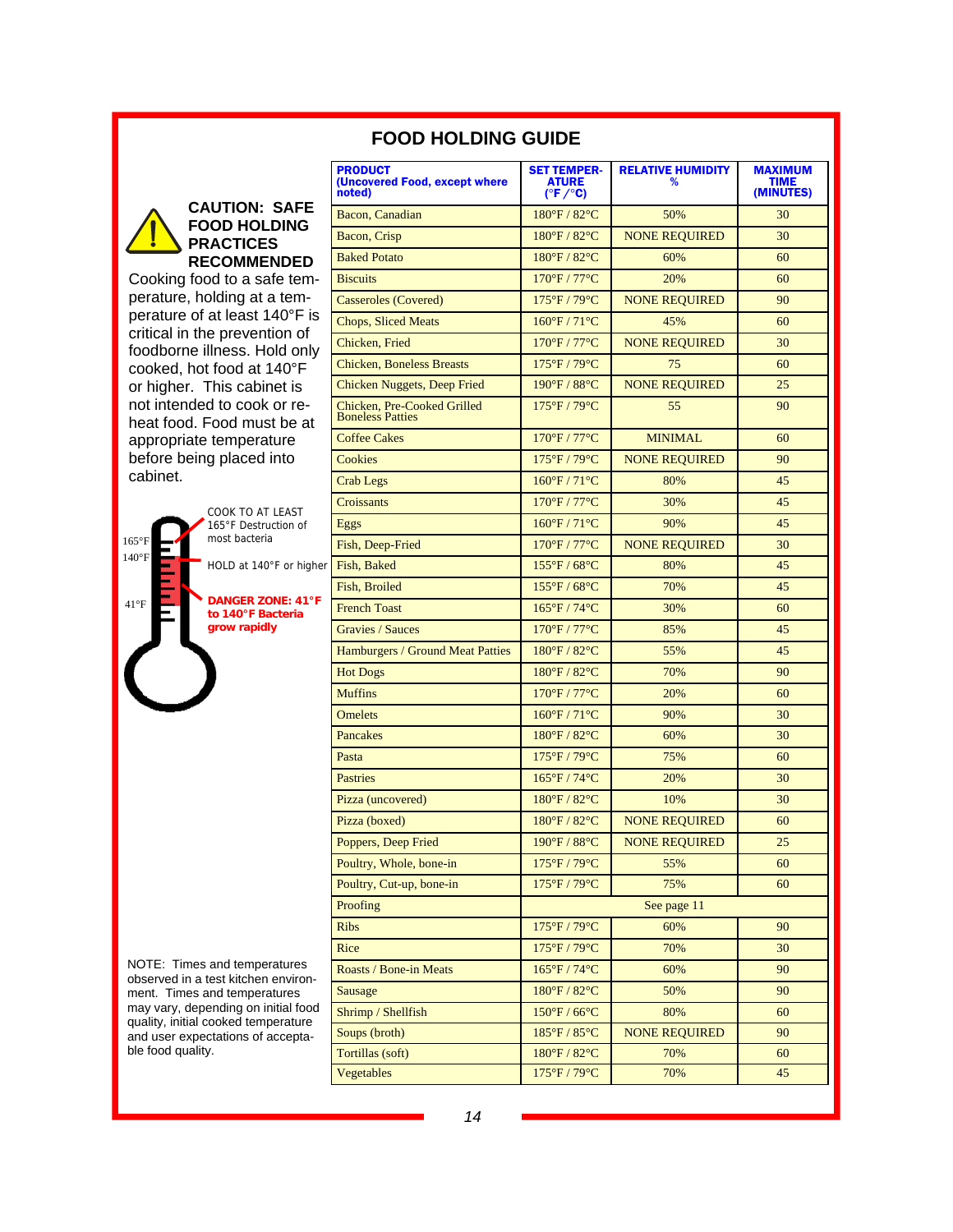### **DAILY CLEANING PROCEDURES—HOLDING CABINET**

#### **CAUTION: ELECTRIC SHOCK HAZARD**

Disconnect appliance from electric power before cleaning.

### **CAUTION: HOT SURFACE**

Exposed surfaces can be hot to the touch and may cause burns. Allow appliance to cool before cleaning.

#### **IMPORTANT:**  DO NOT spill or pour

water into controls, control panel or wiring. Water damage is **not** covered by warranty.



### **CAUTION:**

Cabinet generates steam, use caution when opening doors

to clean unit.

**CAUTION:**  Beware of sharp edges with sheet metal during cleaning process.

- 1. After all food products have been removed from the cabinet, turn the power switch to "OFF" and allow the cabinet to cool.
- 2. Unplug the unit prior to any cleaning.
- 3. Remove and clean the water pan from the inside top of the cabinet. Caution, water may still be hot from prior use. A vinegar & water solution may be used to remove stubborn mineral deposits. Remove and clean the water drip pan mounted to the bottom of the door.
- 4. Remove the side heat duct and rack assemblies. Clean the inside of the unit as well as the removed parts. Reinstall when all parts are dry and clean.
- 5. Inspect and clean the areas where there are vents or filters, making sure no water gets into the internal controls or electrical areas of the cabinet.
- 6. Plastic control panel should be washed with a clean damp cloth and chlorine-free detergent. Rinse thoroughly with clean damp cloth and allow to dry. Do not use abrasive cleaners, waxes, car polish, or substances containing strong aromatic solvents or alcohol.

# **CAUTION:**

 Cleansers, detergents, degreasers, sanitizers, or bleaching agents that contain chlorides or phosphates will cause permanent damage to stainless steel products. The damage appears as pits, eruptions, voids, small holes, severe discoloration or dulling of the metal finish.

Water with high chloride content can also damage stainless steel. If unsure of your water quality, we recommend you have it tested. THIS DAMAGE IS PERMANENT, COSTLY TO REPAIR, AND IS NOT COVERED BY THE WARRANTY.

| <b>Purpose</b>                         | <b>Frequency</b>             | <b>Cleaning Agent</b>                                      | <b>Method of Application</b>                                                                                                                                                        |
|----------------------------------------|------------------------------|------------------------------------------------------------|-------------------------------------------------------------------------------------------------------------------------------------------------------------------------------------|
| Routine                                | Daily                        | Soap, ammonia<br>detergent and water                       | Sponge with cloth, rinse with clear water cleaning<br>and wipe dry.                                                                                                                 |
| Smears/<br>Fingerprints                | As<br>needed                 | Stainless steel cleaner<br>or similar products             | Rub with soft cloth as directed on package.<br>Rub in direction of grain of stainless steel.<br>Do not use on vinyl trim.                                                           |
| <b>Stubborn</b><br>spots and<br>stains | Daily<br><b>as</b><br>needed | Any chloride-free<br>$\alpha$<br>phosphate-free<br>cleaner | Apply with damp sponge or cloth. Rub in<br>direction of grain of stainless steel. Rinse<br>thoroughly, especially if cleaner contains<br>chlorine bleach, do not use on vinyl trim. |
| Hard water<br>spots                    | Daily<br>as needed           | Vinegar                                                    | Swab with cloth.<br>Rinse with water and wipe dry.                                                                                                                                  |

### **RECOMMENDED TIPS FOR CLEANING STAINLESS STEEL**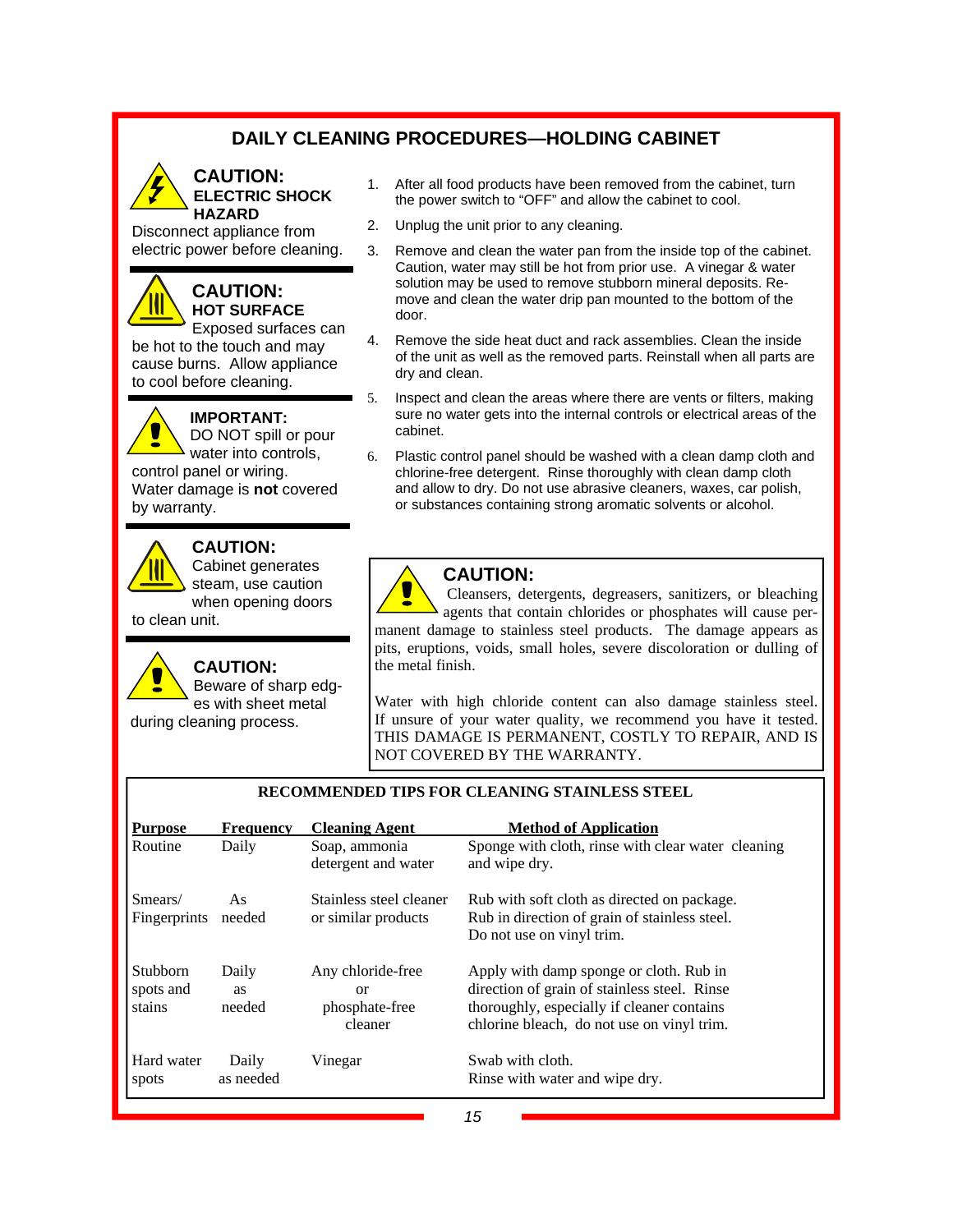### **DAILY CLEANING PROCEDURES—DRAWER WARMER**

**CAUTION: ELECTRIC SHOCK HAZARD** 

Disconnect appliance from electric power before cleaning.

#### **CAUTION: HOT SURFACE**

Exposed surfaces can be hot to the touch and may cause burns. Allow appliance to cool before cleaning.

#### **IMPORTANT:**

DO NOT spill or pour water into controls, control panel or wiring. Water damage is **not** covered by warranty.

#### **CAUTION:**

Beware of sharp edges with sheet metal during cleaning process.

PRECAUTIONS: Turn control knob to OFF. Allow drawers to cool before proceeding. Remove drawer pans.

FREQUENCY: Minimum—Daily

TOOLS: Warm water and mild detergent Clean cloth or sponge

- 1. Remove drawers from warmer:
	- A. Pull warmer drawer out until fully extended
	- B. Slide finger along left and right slide rail until you reach the latches (located at the front end of the cabinet-mounted rails). Press down on both left and right latch.
	- C. Pull drawer away from warmer.



- 2. Clean drawers, drawer pans, Humitrol racks and/or insets with warm water and mild detergent. Rinse all components thoroughly with clear water. Dry all components prior to reinstalling them in warmer.
- 3. Sweep crumbs and other debris from warmer cavity.
- 4. Clean the outside of the unit by wiping with a clean cloth or sponge, warm water and mild detergent. Dry with a clean cloth, then wipe with a polish formulated for stainless steel.
- 5. It is important to keep the slide rails clear and free of debris. Periodic cleaning of the slide rails and other adjoining parts is necessary to assure smooth drawer operation.
- 6. Check drawer rollers. Be sure they roll freely and that the slide rails are free from debris.
- 7. Be sure cabinet-mounted drawer catch roller is "up", then reinstall drawers.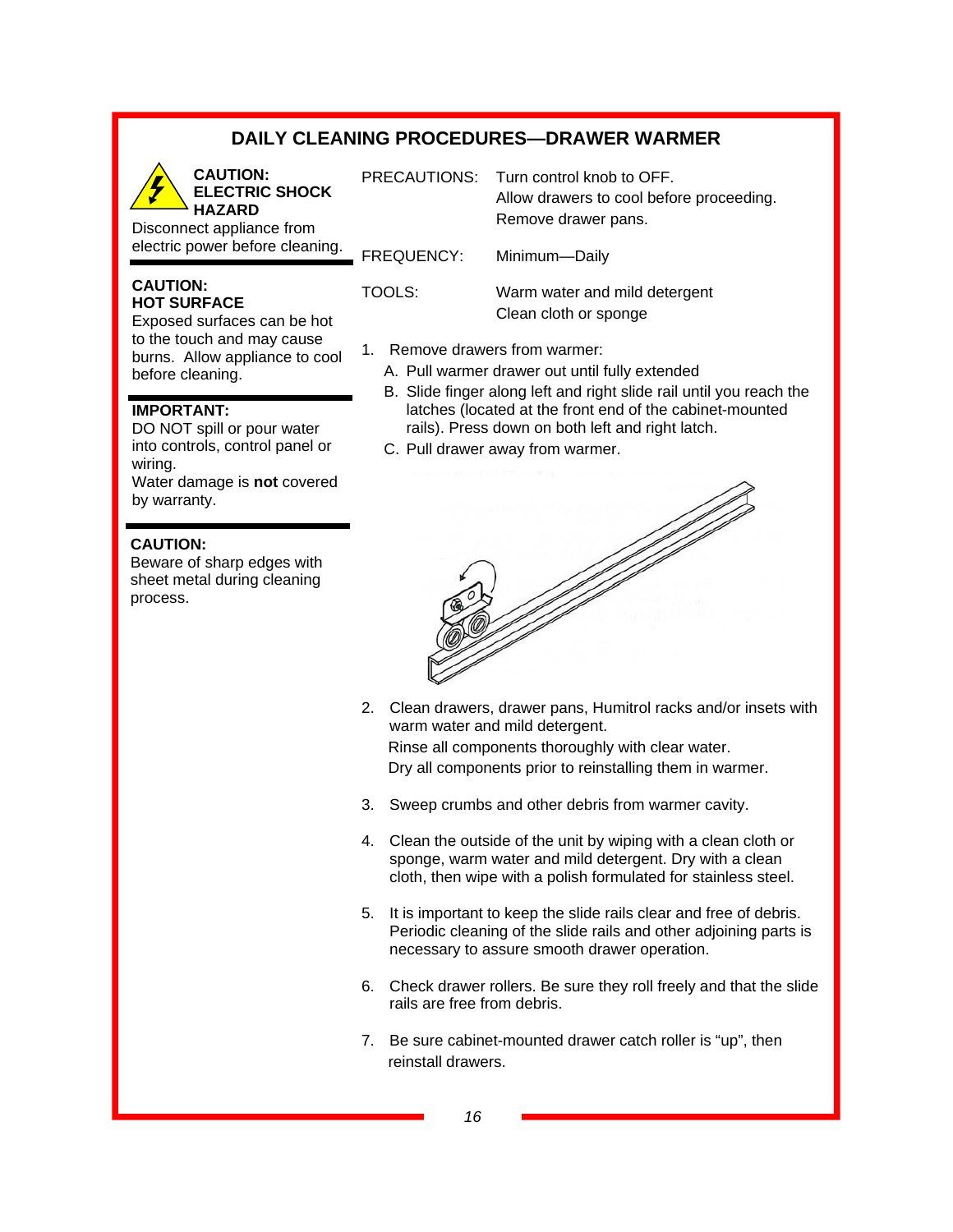### **CABINET MAINTENANCE**



### **WARNING:**

**CASTERS** 

Caster bearings are equipped with Zerk grease fittings so that they may be easily lubricated with a grease gun. Lubricate bearings at least once every six months.

#### **REPLACING THE DOOR GASKET**

- 1. Remove the screws located under the gasket on the cabinet.
- 2. Remove the gasket and discard.
- 3. Install the new gasket and replace the screws.

### **REVERSING THE DOOR**

Reversing the door takes about 30 minutes & requires two people.

- 1. Using a small screwdriver, pry off the hinge covers and set aside. Removing the covers will allow access to the inside hinge screws. Remove the three screws that hold each hinge to the cabinet. DO NOT REMOVE THE SCREWS THAT HOLD THE HINGES TO THE DOOR. Remove the door, taking care not to let it fall.
- 2. Remove the door strike plate and screws adjacent to the door opening on the cabinet. Reinstall door strike plate and screws on opposite side of the cabinet.
- 3. Screw hinges onto opposite side of the door.
- 4. With the help of another person, hold door up to the cabinet and attach with the screws removed in step one. Before tightening the screws, be sure the door is flush, level and square. Replace the hinge covers.

unless door is securely closed. Serious damage to hinges and door may result if bumped into tables, walls, or other equipment when the doors are open.

**CAUTION:**

Do not move cabinet

while the cabinet is turned on or heated. Turn off the power and wait for the cabinet to cool

to room temperature.

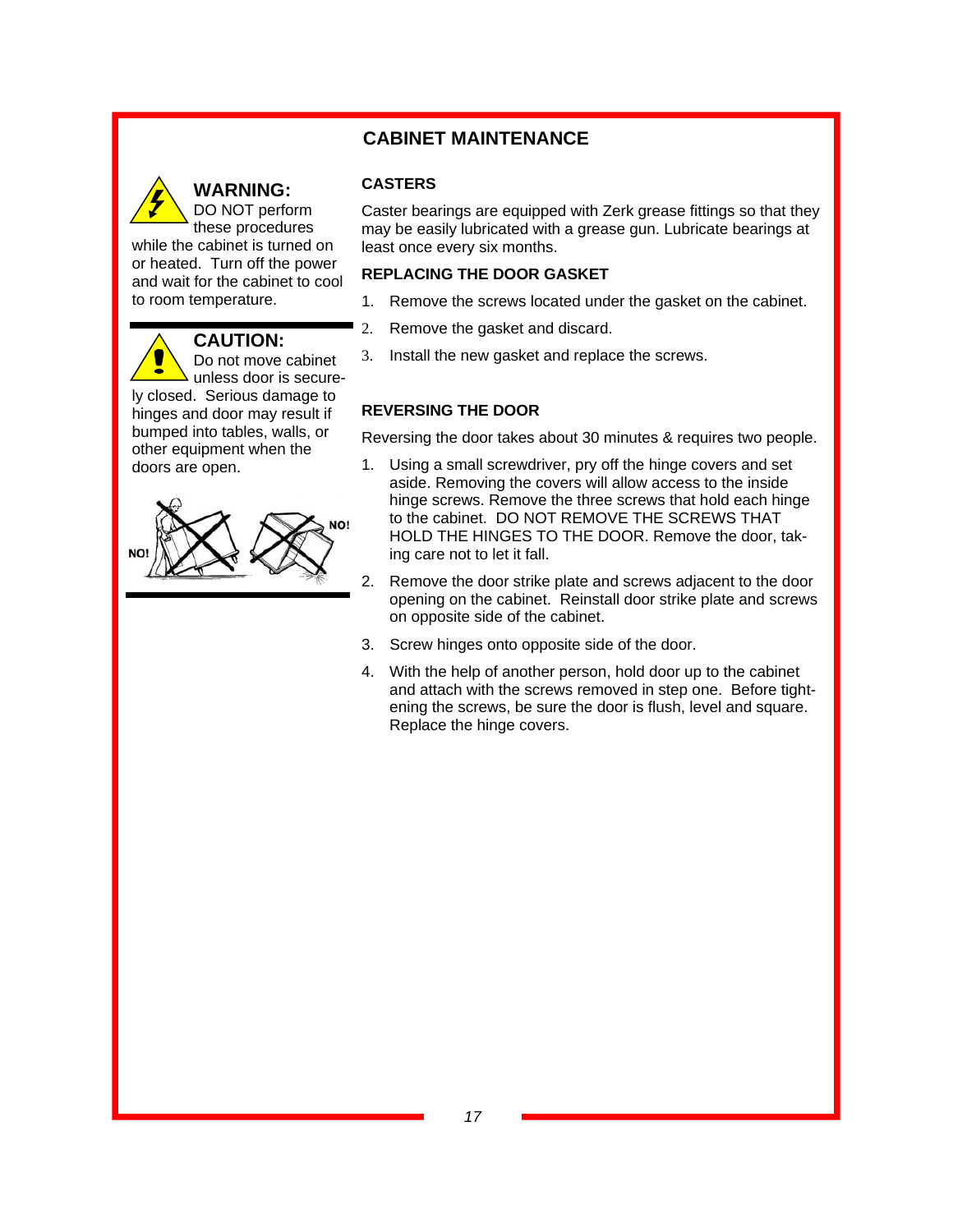### **DRAWER WARMER MAINTENANCE**

### **ADJUSTMENTS AND LUBRICATION**

**WARNING:**  DO NOT perform these procedures while the cabinet is turned on or heated. Turn off the power and wait for the cabinet to cool to room temperature. **ELECTRIC SHOCK HAZARD**  Disconnect appliance from

electric power before cleaning.

### **CAUTION: HOT SURFACE**

Exposed surfaces can be hot to the touch and may cause burns. Allow appliance to cool before cleaning.

- PRECAUTIONS: Turn control knob to OFF. Allow drawers to cool before proceeding. Remove drawer pans. FREQUENCY: Minimum—monthly. Every 2 weeks recommended TOOLS: Screwdrivers, Phillips (+) and flat blade (-) Nut drivers, 3/8" and 7/16" Food-grade lubricant
- 1. Check slides on cabinet and drawers for cleanliness.
- 2. Check all rollers on cabinet and drawers for cleanliness and tightness. Lubricate.
- 3. Check cabinet drawer stops for operation. Non-spring stops must rotate freely. Spring-type stops must snap down postitively. Clean and adjust as required.
- 4. Check cabinet heating element fasteners for tightness.
- 5. Check all cabinet drawer catches for tightness and operation. Lubricate. Be certain roller is "out" before attempting to install drawer.
- 6. Check cabinet thermobulbs for condition. Thermobulbs must be securely mounted in the appropriate holder. Arrange repairs for damaged thermobulbs.
- 7. Check drawer faceplate and handle fasteners for tightness.
- 8. Check drawer catch clip for tightness.
- 9. For drawers equipped with gaskets, examine condition of gasket. Arrange repairs for torn or damaged gaskets.
- 10. Reinstall drawers and check for proper operation.



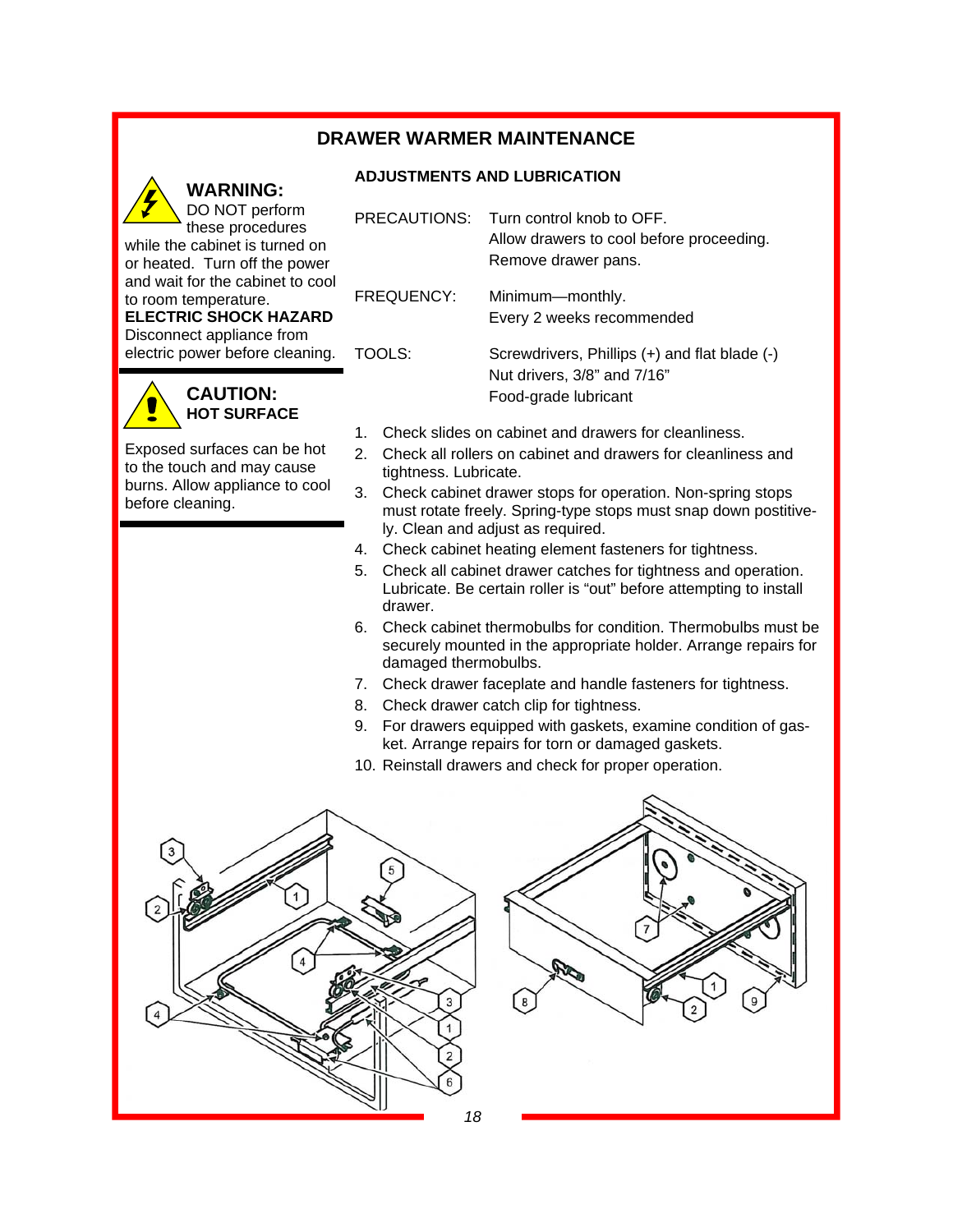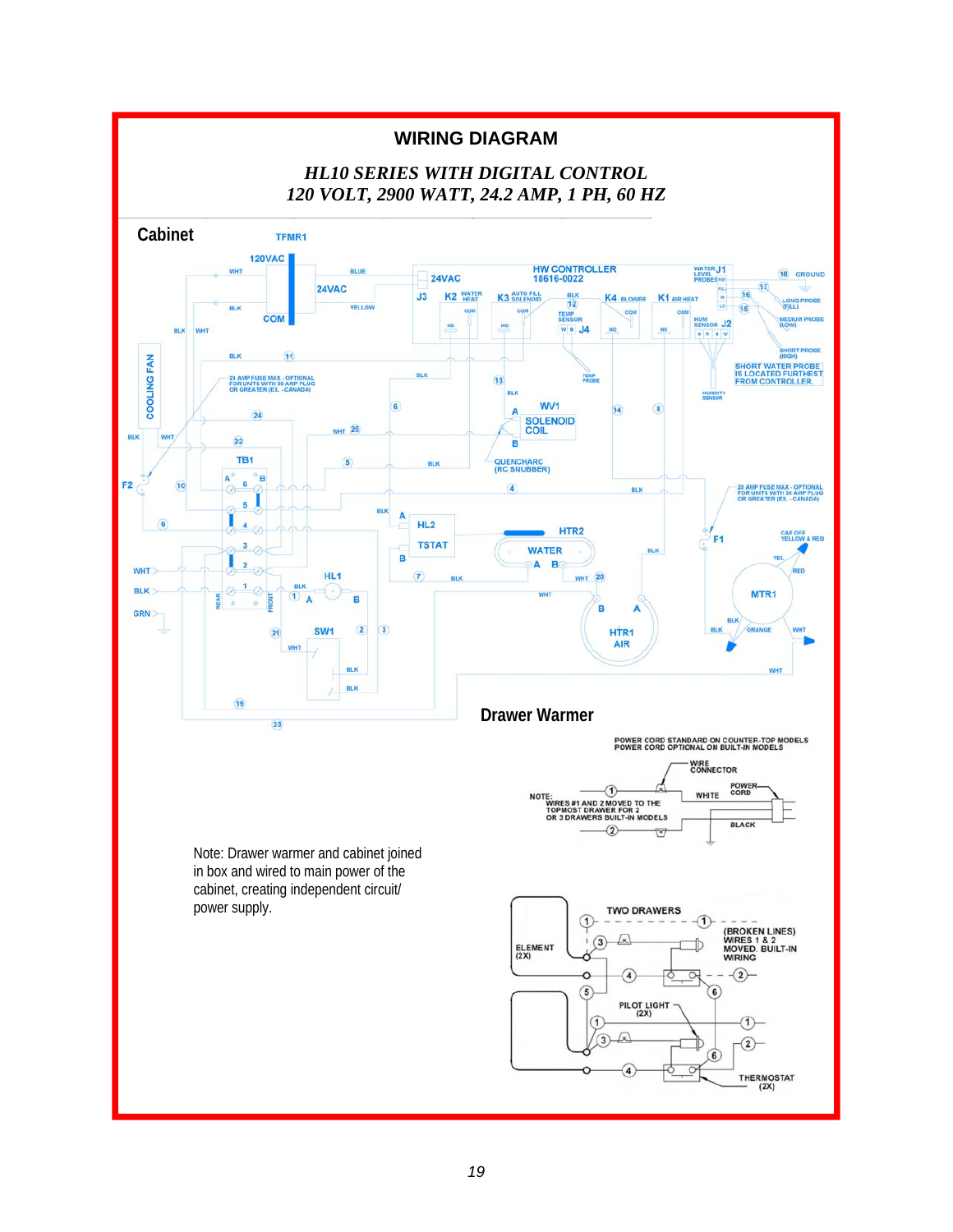## **PARTS LIST—DRAWER WARMER**

| <b>Part Number</b>  | Description                     | <b>Part Number</b> | Description                |
|---------------------|---------------------------------|--------------------|----------------------------|
| <b>18612-0146</b> * | 120v/450w Drawer Warmer Element | 18601-1151         | Pilot Light--Drawer Warmer |
| 18600-0024          | Thermostat-Drawer Warmer        | 18608-0032         | Knob-Drawer Warmer         |

### **PARTS LIST—HOLDING CABINET**

| <b>Part Number</b> | Description                                          | <b>Part Number</b> | <b>Description</b>                              |
|--------------------|------------------------------------------------------|--------------------|-------------------------------------------------|
| 17020-2214         | Door gasket                                          | 18600-0046         | High limit                                      |
| 18612-0315         | 120v, 1000w air element                              | 18612-0393         | 120v, 1000w water element                       |
| 18614-0291         | Motor                                                | 18602-0160         | Rocker switch                                   |
| 18616-0022         | Controller                                           | 18603-5018         | Motor fan blade                                 |
| 18600-0016         | Water element thermostat                             | 18616-0224         | 24v output transformer                          |
| 18616-0224         | 24v output transformer                               | 18616-0024         | Humidity sensor                                 |
| 18314-0108         | 6" x 20" x 4" Amber polycarbonate water<br>reservoir | 18314-0040         | 12 x 20 x 2.5" SS drip pan (under cabi-<br>net) |
| 16006-0534         | Glass door assembly                                  | 29038-4128         | Glass door only                                 |
| 18302-0050         | Door latch                                           | 18304-0030         | Door hinges                                     |

This list is not a complete list of spare parts. Contact Carter-Hoffmann technical service at 800-323-9793 if you do not see the part you are looking for.

### **NOTE:**

The technical content of this manual, including any wiring diagrams, schematics, parts breakdown illustrations and / or adjustment procedures, is **intended for use ONLY by qualified technical personnel**.

### **NOTE:**

For warranty service, call Carter-Hoffmann direct at 800-323-9793 for authorization, we will dispatch the nearest authorized service agency.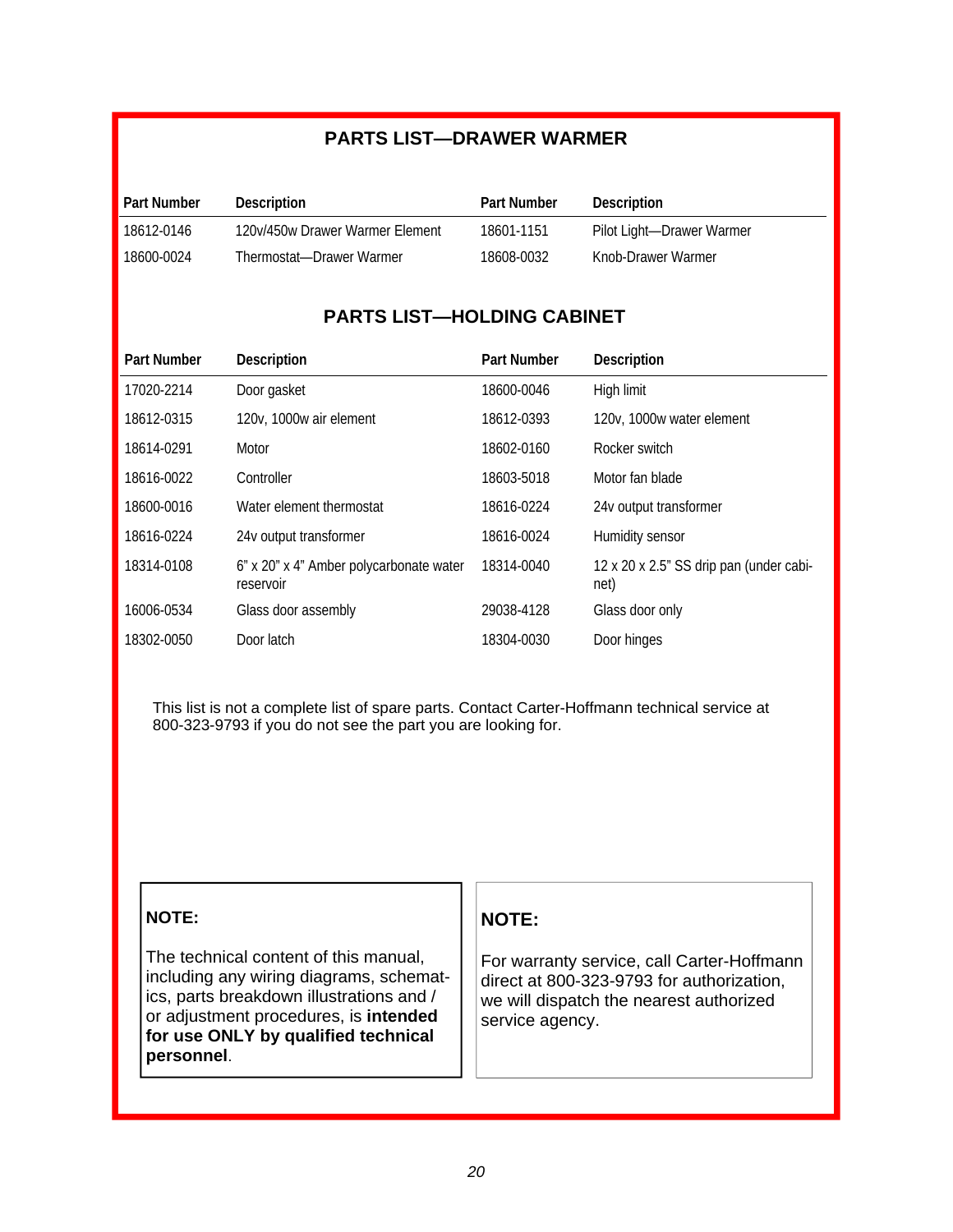|                                                          | <b>TROUBLESHOOTING GUIDE</b>                                          |                                                                                          |  |  |  |  |
|----------------------------------------------------------|-----------------------------------------------------------------------|------------------------------------------------------------------------------------------|--|--|--|--|
| <b>SYMPTOM</b>                                           | <b>POSSIBLE CAUSE</b>                                                 | <b>SUGGESTED REMEDY</b>                                                                  |  |  |  |  |
| No power on display                                      | Not plugged in or circuit breaker<br>tripped                          | Check or reset circuit breaker<br>Connect to proper receptacle                           |  |  |  |  |
|                                                          | Power cord damaged                                                    | Check - replace if required                                                              |  |  |  |  |
|                                                          | Power switch damaged or defective                                     | Check - replace if required                                                              |  |  |  |  |
| Food dries out too<br>quickly in cabinet                 | Operation where product temp is too<br>high or food should be covered | Check product temps going into<br>holding cabinet; cover food pans                       |  |  |  |  |
|                                                          | Control incorrectly set or defective                                  | Check proper operation or calibration<br>of control                                      |  |  |  |  |
| Unit is on, cabinet<br>motors are running<br>but no heat | Internal wiring error                                                 | Call service technician                                                                  |  |  |  |  |
|                                                          | Element hi-limit trip / defective                                     | Call service technician                                                                  |  |  |  |  |
| Cabinet takes too<br>long to get to tem-<br>perature     | Improper voltage                                                      | Call service technician to verify<br>incoming voltage matches cabinet<br>specifications. |  |  |  |  |
| Cabinet is hot                                           | Internal wiring error                                                 | Call service technician                                                                  |  |  |  |  |
| but low or no airflow                                    | Circulation motor has quit                                            | Call service technician                                                                  |  |  |  |  |
|                                                          | Improper voltage                                                      | Call service technician to verify<br>incoming voltage matches cabinet<br>specifications. |  |  |  |  |
| No lights or heat on<br>drawers                          | Internal damage                                                       | Call service technician                                                                  |  |  |  |  |
| No heat (one draw-                                       | Temperature control not set                                           | Set for desired temperature                                                              |  |  |  |  |
| er)                                                      | Internal damage                                                       | Call service technician                                                                  |  |  |  |  |
| Food dries out in<br>drawer warmer                       | Humidity control (air vent) not set                                   | OPEN air vent for dry operation.<br>CLOSE air vent for moist operation.                  |  |  |  |  |
|                                                          | Water in pan evaporated or low                                        | Add water to pan                                                                         |  |  |  |  |
| Food gets soggy in<br>drawer warmer                      | Food contacting water                                                 | Use a Humitrol rack                                                                      |  |  |  |  |
|                                                          | Water level too high                                                  | Water should be no more than 1/2"<br>deep                                                |  |  |  |  |
|                                                          | Humidity control (air vent) not set                                   | OPEN air vent for dry operation.<br>CLOSE air vent for moist operation.                  |  |  |  |  |
| Drawer falls open                                        | Catch roller not extended before clos-<br>ing drawer                  | Be sure catch roller is extended be-<br>fore installing drawer                           |  |  |  |  |
|                                                          | Drawer catch damaged                                                  | Call service technician                                                                  |  |  |  |  |
| Drawer falls out                                         | Drawer stop dirty                                                     | Clean and lubricate drawer stop                                                          |  |  |  |  |
| when opened                                              | Drawer stop damaged                                                   | Call service technician                                                                  |  |  |  |  |